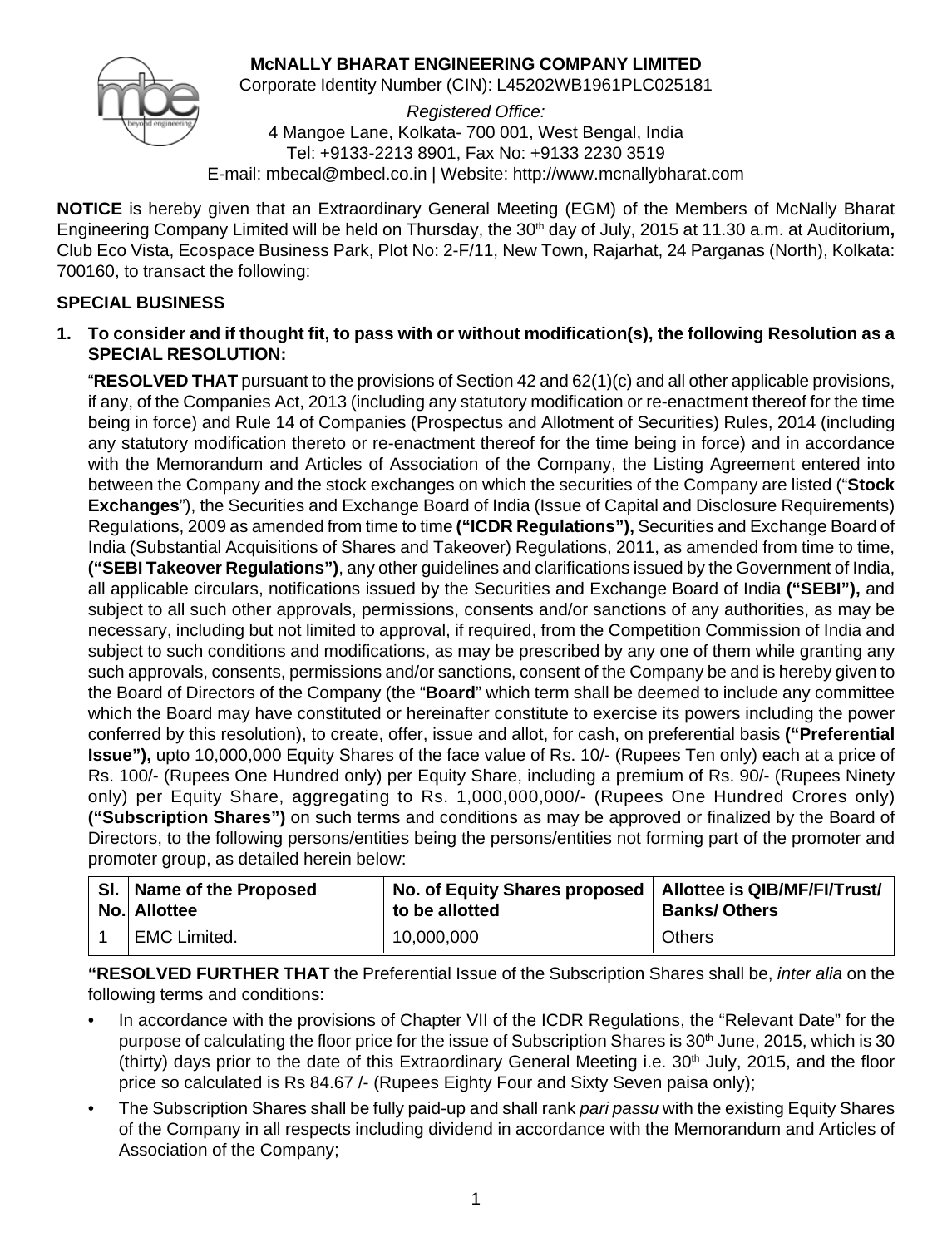- The Preferential Issue of the Subscription Shares shall only be made in dematerialized form and shall, subject to receipt of necessary approvals, be listed and traded on the National Stock Exchange of India Limited and the BSE Limited and shall be subject to the provisions of the Memorandum and Articles of Association of the Company;
- In pursuance of the Preferential Issue, as aforesaid, to the Allottee, the Subscription Shares shall remain locked-in for such date and for such period as specified under the ICDR Regulations; and
- The Subscription Shares shall be issued and allotted to the Allottee within a period of 15 (fifteen) days from the date of passing of this resolution provided that where allotment of the Subscription Shares is pending on account of pendency of any approval required for Preferential Issue by any regulatory authority, the allotment shall be completed within a period of 15 (fifteen) days from the date of such approval or such extended time as may be approved by SEBI.

"**Resolved Further That** for the purpose of giving effect to the above, the Board be and is hereby authorized to do all such acts, matters, deeds and things as it may in its absolute discretion deem necessary, desirable and expedient for such purpose, including without limitation, issuing clarifications on the offer, issue and allotment of the Subscription Shares, to execute the necessary documents and enter into contracts, arrangements, agreements, documents (including appointment of agencies, intermediaries and advisors for the Preferential Issue), resolving all questions of doubt that may arise in regard to the offer, issue and allotment of the Subscription Shares and utilisation of proceeds of the issue of the Subscription Shares and to authorize all such persons as may be necessary, in connection therewith and incidental thereto as the Board in its absolute discretion shall deem fit without being required to seek any fresh approval of the shareholders of the Company and that the decision of the Board shall be final and conclusive.

**"Resolved Further That** the Board be and is hereby authorized to delegate all or any of the powers herein conferred by the above resolutions to any Director(s) or to any Committee of the Board or any other Officer(s) of the Company to give effect to the aforesaid resolution.

**"Resolved Further That** all actions taken by the Board in connection with any matter(s) referred to or contemplated in any of the foregoing resolutions be and are hereby approved, ratified and confirmed in all respects."

## **2. To consider and if thought fit, to pass with or without modification(s), the following Resolution as a SPECIAL RESOLUTION:**

"**Resolved That** pursuant to the provisions of Section 14 and other applicable provisions, if any, of the Companies Act, 2013, read with Companies (Incorporation) Rules, 2014 (including any statutory modification(s) or re-enactment(s) thereof for the time being in force), and subject to the necessary registration approvals, consents, permissions and sanctions required, if any, by the jurisdictional Registrar of Companies, and any other appropriate authority and subject to such terms, conditions, amendments or modifications as may be required or suggested by any such appropriate authorities, which terms, conditions, amendments or modifications, the Board of Directors (hereinafter referred to as "the Board", which term shall include any of its duly authorised Committees or one or more Directors) is authorised to accept as it may deem fit, the existing set of Articles of Association of the Company be and is hereby replaced, altered, modified and revised as per the new set of Articles of Association, and the new set of Articles of Association be and is hereby approved and adopted as the Articles of Association of the Company in the place and in exclusion and substitution of the existing Articles of Association of the Company.

"**Further Resolved That** the Board and/or the Company Secretary be and are hereby jointly or severally authorized to do all such acts, deeds and things that may be necessary, proper, expedient or incidental for the purpose of giving effect to the aforesaid resolution."

# **3. To consider and if thought fit, to pass with or without modification(s), the following Resolution as a SPECIAL RESOLUTION:**

**"Resolved That** the remuneration payable to Mr. Deepak Khaitan as the Executive Chairman w.e.f. August 12, 2011, and upto his tenure of appointment, i.e. upto August 11, 2016, as was approved by the Members of the Company at their meeting held on September 23, 2011, and through Postal Ballot, whose results were declared on December 27, 2013, and as described hereunder be remain unchanged in the event of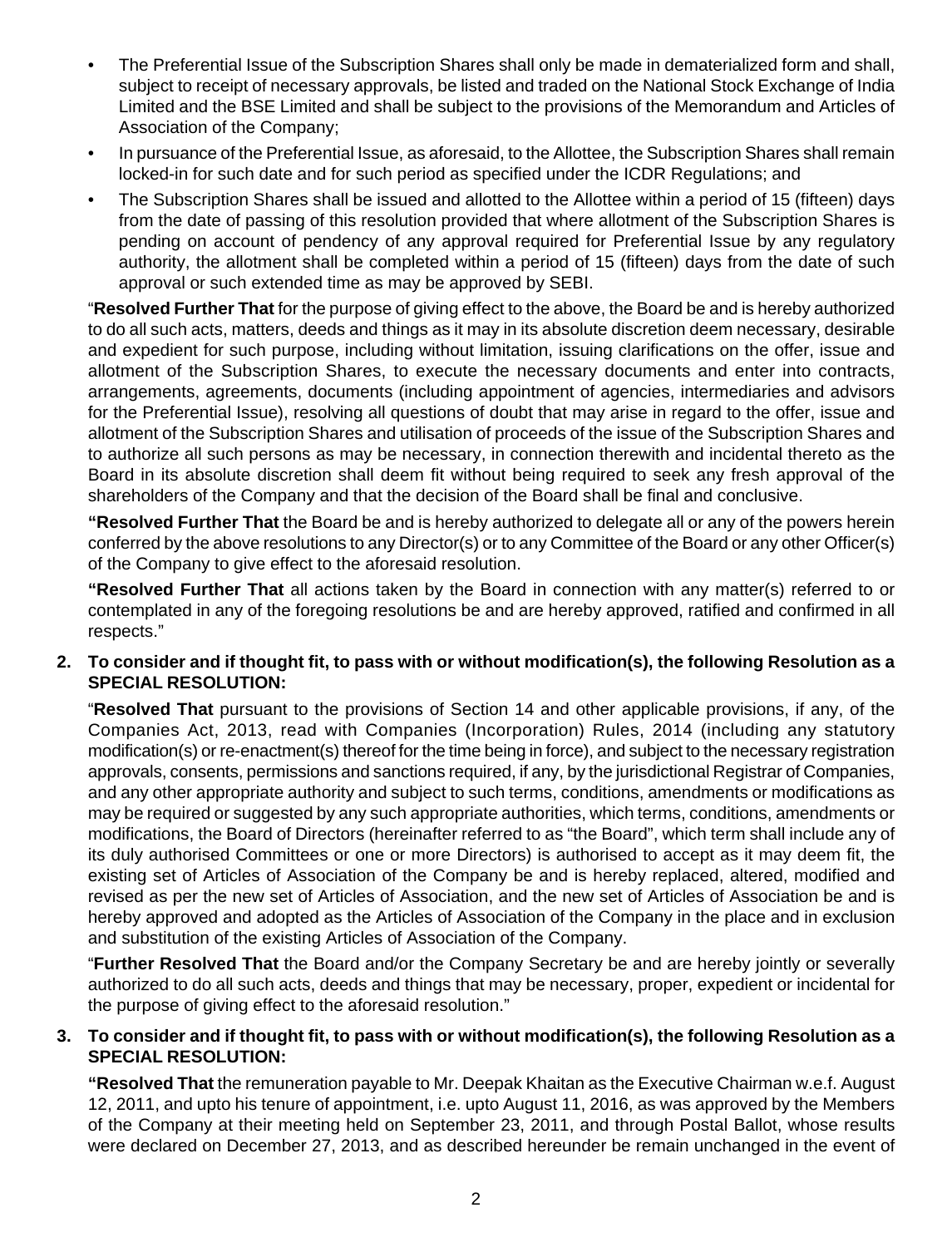inadequacy of profit in any financial year computed in accordance with the applicable provisions of Schedule V to the Companies Act, 2013, and confirm the waiver of the recovery of excess remuneration paid over and above the limits prescribed under the provisions of the said Act, subject to the approval of the Central Government, wherever required

**Salary:** Rs. 1,250,000/- per month currently, in the scale of Rs. 1,000,000 to Rs. 5,000,000, with authority to the Board of Directors to revise the same from time to time and give such annual increment/increase

**House Rent Allowance:** Free furnished accommodation with the cost of gas, electricity, water, soft furnishings and telephone will be borne by the Company. In case no accommodation is provided to the Executive Chairman, he will be paid House Rent Allowance at the rate of 60% of his salary.

**Performance Bonus:** Payable annually, for each financial year, as may be determined by the Board.

**Variable Pay and Other Benefits like Reimbursement of Expenses incurred for and on behalf of the Company and Medical Reimbursement**: As may be determined by the Board of Directors from time to time.

All the perquisites shall be limited to the ceiling as laid down in Schedule V to the Companies Act, 2013

**"Further Resolved That** the Board of Directors shall have the authority to take incidental action and also to alter and vary the terms and conditions, the remuneration from time to time within the scope of limits approved by the Central Government as may be agreed to between the Board of Directors and appointee."

**"Further Resolved That** in terms of provisions of Section 197 of the Companies Act, 2013, approval of members of the company be and is hereby granted to keep the remuneration, which is in excess over the applicable limits specified in Section 197, Section 198 and Schedule V to the Companies Act, 2013, and the Rules made thereunder (including any statutory modification(s) or re-enactment thereof for the time being in force) for the Financial year 2014-15, as advance until the approval of Central Government in this regard is received, if required."

**"Further Resolved That**the aggregate of the Basic Salary, Performance Bonus, Reimbursement, Perquisites, Allowances and other benefits in any financial year shall be within the limits as prescribed from time to time under section 197, 198 and other applicable provisions of the Companies Act, 2013, read with schedule V of the said Act as may be for the time being, be in force, or otherwise as may be prescribed by law, and subject to the approval of the Central Government in the event of inadequacy of profit in any financial year, wherever required."

## **4. To consider and if thought fit, to pass with or without modification(s), the following Resolution as a SPECIAL RESOLUTION:**

**"Resolved That** the remuneration payable to Mr. Prasanta Kumar Chandra as the Whole Time Director & Chief Operating Officer w.e.f February 14, 2011, as was approved by the Members of the Company at their meeting held on September 23, 2011, and through Postal Ballot, whose results were declared on December 27, 2013, and as described hereunder be remain unchanged in the event of inadequacy of profit in any financial year in accordance with the applicable provisions of Schedule V of the Companies Act, 2013, and confirm the waiver of the recovery of excess remuneration paid over and above the limits prescribed under the provisions of the said Act, subject to the approval of the Central Government, wherever required."

**Salary:** Rs.305,000/- per month, in the scale of Rs.150,000/- to Rs.750,000/-, with authority to the Board of Directors to revise the same from time to time and give such annual increment/increase.

**Performance Bonus:** Payable annually, for each financial year, as may be determined by the Board.

**Reimbursement:** In addition to the salary and performance bonus payable, the Whole Time Director shall also be entitled to reimbursement of Rs.549,000/- per month, in the scale of Rs.400,000/- to Rs.1,000,000/-.

**Variable Pay and Other Benefits:** As may be determined by the Board of Directors from time to time.

All the perquisites shall be limited to the ceiling as laid down in Schedule V of the Companies Act, 2013

"**Further Resolved That**, the Board of Directors shall have the authority to take incidental action and also to alter and vary the terms and conditions, the remuneration from time to time within the scope of limits approved by the Central Government as may be agreed to between the Board of Directors and appointee."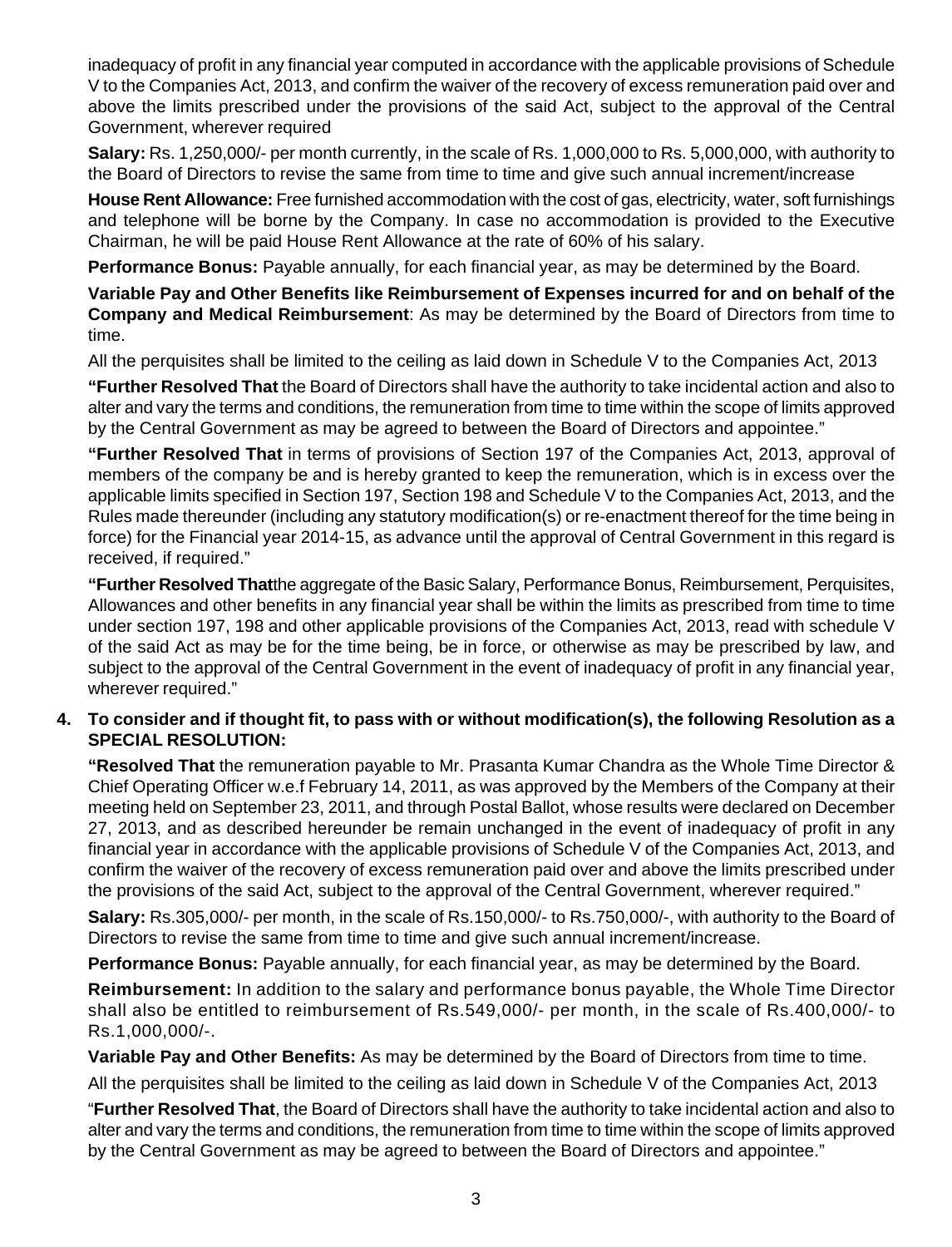**"Further Resolved That** in terms of provisions of Section 197 of the Companies Act, 2013, approval of members of the company be and is hereby granted to keep the remuneration, which is in excess over the applicable limits specified in Section 197, Section 198 and Schedule V to the Companies Act, 2013, and the Rules made thereunder (including any statutory modification(s) or re-enactment thereof for the time being in force) for the Financial year 2014-15, as advance until the approval of Central Government in this regard is received, if required."

**"Further Resolved That** so long Mr. Prasanta Kumar Chandra functions as the Whole Time Director & Chief Operating Officer of the Company, he will not be subject to retirement by rotation and shall not be paid any fees for attending the meetings of the Board or any Committee thereof."

**"Further Resolved That** the aggregate of the Basic Salary, Performance Bonus, Reimbursement, Perquisites, Allowances and other benefits in any financial year shall be within the limits as prescribed from time to time under Section 197, Section 198 and Schedule V to the Companies Act, 2013, and the Rules made thereunder (including any statutory modification(s) or re-enactment thereof for the time being in force), or otherwise as may be prescribed by law, and subject to the approval of the Central Government in the event of inadequacy of profit in any financial year, wherever required."

"**Further Resolved That** notwithstanding anything to the contrary contained hereinabove, where in any financial year the Company has no profits or its profits are inadequate, the remuneration as decided by the Board from time to time pursuant to the provisions of Schedule V of the Companies Act, 2013, shall be paid to Mr. Prasanta Kumar Chandra as minimum remuneration with the approval of the Central Government, if required, till the end of his present tenure on February 13, 2016"

## **5. To consider and if thought fit, to pass with or without modification(s), the following Resolution as a SPECIAL RESOLUTION:**

**"Resolved That** the remuneration payable to Mr. Prabir Kumar Ghosh as the Whole Time Director & Group Chief Financial Officer w.e.f June 27, 2011 and upto his tenure of appointment, i.e. upto June 26, 2016, as was approved by the Members of the Company at their meeting held on September 23, 2011, and through Postal Ballot, whose results were declared on December 27, 2013, and as described hereunder be remain unchanged in the event of inadequacy of profit in any financial year computed in accordance with the applicable provisions of Schedule V of the Companies Act, 2013, and confirm the waiver of the recovery of excess remuneration paid over and above the limits prescribed under the provisions of the said Act, subject to the approval of the Central Government wherever required.

**Salary:** Rs.305,000/- per month, in the scale of Rs.150,000/- to Rs.750,000/-, with authority to the Board of Directors to revise the same from time to time and give such annual increment/increase.

**Performance Bonus:** Payable annually, for each financial year, as may be determined by the Board.

**Reimbursement:** In addition to the salary and performance bonus payable, the Whole Time Director & Group Chief Financial Officer shall also be entitled to reimbursement of Rs.549,000/- per month in the scale of Rs.400,000/- to Rs.1,000,000/-.

**Variable Pay and Other Benefits:** As may be determined by the Board of Directors from time to time.

All the perquisites shall be limited to the ceiling as laid down in Schedule V of the Companies Act, 2013.

**"Further Resolved That**, the Board of Directors shall have the authority to take incidental action and also to alter and vary the terms and conditions, the remuneration from time to time within the scope of limits approved by the Central Government as may be agreed to between the Board of Directors and appointee."

**"Further Resolved That** in terms of provisions of Section 197 of the Companies Act, 2013, approval of members of the company be and is hereby granted to keep the remuneration, which is in excess over the applicable limits specified in Section 197, Section 198 and Schedule V to the Companies Act, 2013, and the Rules made there under (including any statutory modification(s) or re-enactment thereof for the time being in force) for the Financial year 2014-15, as advance until the approval of Central Government in this regard is received, if required."

**"Further Resolved That** so long Mr. P. K. Ghosh functions as the Whole Time Director & Group Chief Financial Officer of the Company, he will not be subject to retirement by rotation and shall not be paid any fees for attending the meetings of the Board or any Committee thereof."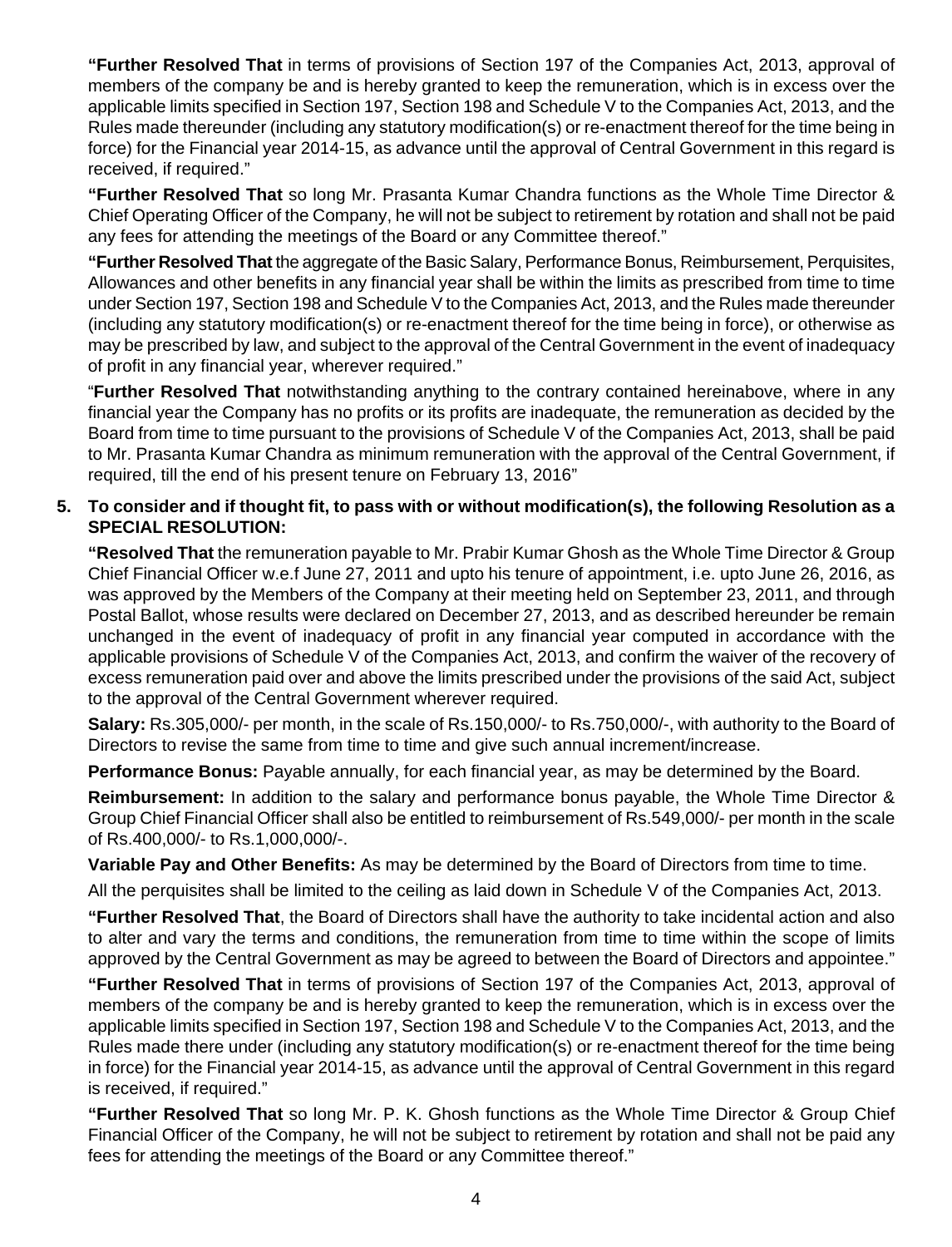**"Further Resolved That** the aggregate of the Basic Salary, Performance Bonus, Reimbursement, Perquisites, Allowances and other benefits in any financial year shall be within the limits as prescribed from time to time under Section 197, Section 198 and Schedule V to the Companies Act, 2013, and the Rules made thereunder (including any statutory modification(s) or re-enactment thereof for the time being in force), or otherwise as may be prescribed by law, and subject to the approval of the Central Government in the event of inadequacy of profit in any financial year, wherever required."

"**Further Resolved That** notwithstanding anything to the contrary contained hereinabove, where in any financial year the Company has no profits or its profits are inadequate, the remuneration as decided by the Board from time to time pursuant to the provisions of Schedule V of the Companies Act, 2013, shall be paid to Mr. Prasanta Kumar Chandra as minimum remuneration with the approval of the Central Government, if required, till the end of his present tenure on June 26, 2016".

By Order of the Board

For **McNally Bharat Engineering Company Limited** Place : Kolkata **Sukanta Chattopadhyay**

Date : June 30, 2015 Sr. VP – Commercial & Company Secretary

# **NOTES**

- 1. The Explanatory Statement pursuant to Section 102 of the Companies Act, 2013, in respect of the Special Business to be transacted at the meeting is annexed hereto.
- 2. **Member entitled to attend and vote is entitled to appoint a proxy to attend and vote instead of himself/ herself and the proxy need not be a member of the Company.**
- 3. Pursuant to the provisions of Section 105 of the Companies Act 2013, a person can act as a proxy on behalf of members not exceeding 50 (fifty) and holding in the aggregate not more than 10% (ten percent) of the total share capital of the Company carrying voting rights. A member holding more than 10% (ten percent) of the total share capital of the Company carrying voting rights may appoint a single person as proxy and such person shall not act as a proxy for any other person or shareholder. Proxies submitted on behalf of limited companies, societies, partnership firms, etc. must be supported by appropriate resolution/authority as applicable, issued on behalf of the appointing organization.
- 4. A proxy form duly completed and stamped, must reach the Registered Office of the Company not less than 48 hours before the time for holding the aforesaid meeting. A proxy form for the EGM is enclosed herewith.
- 5. The Company is providing the facility of e-voting to the Members and the details are set out in the Annexure set herewith
- 6. Members/Proxies should bring the Attendance Slip sent herewith, duly filled in, for attending the meeting.
- 7. The voting rights for the shares are one vote per equity share registered in the name of the shareholders/ beneficial owners as of cutoff date of July 23, 2015.
- 8. All documents referred to in the accompanying Notice and Explanatory Statement are open for inspection at the Registered Office of the Company between 11.00 A.M to 1.00 P.M on any working till the date of the meeting.
- 9. The Register of Directors and Key Managerial Personnel and their shareholding, maintained under Section 170 of the Companies Act, 2013, will be available for inspection by the Members at the EGM.
- 10. Members who are holding shares in physical form are requested to notify change in address, if any, to the Company's RTA only quoting their Folio Number. Members holding shares in dematerialized form, should intimate change of their address, if any, to their Depository Participant.
- 11. Under the provisions of Section 20 of the Companies Act, 2013 and the Rules made there under, Companies are permitted to send official documents to their shareholders electronically in compliance of Section 101 of the Companies Act, 2013 as part of its green initiatives in corporate governance. Thus the Company is sending documents like the Notice convening the Extraordinary General Meeting and other documents to the email addresses provided by the Members to the Company or the Registrar and Share Transfer Agents of the Company.

By Order of the Board

For **McNally Bharat Engineering Company Limited**

Place : Kolkata **Sukanta Chattopadhyay** Date : June 30, 2015 Sr. VP – Commercial & Company Secretary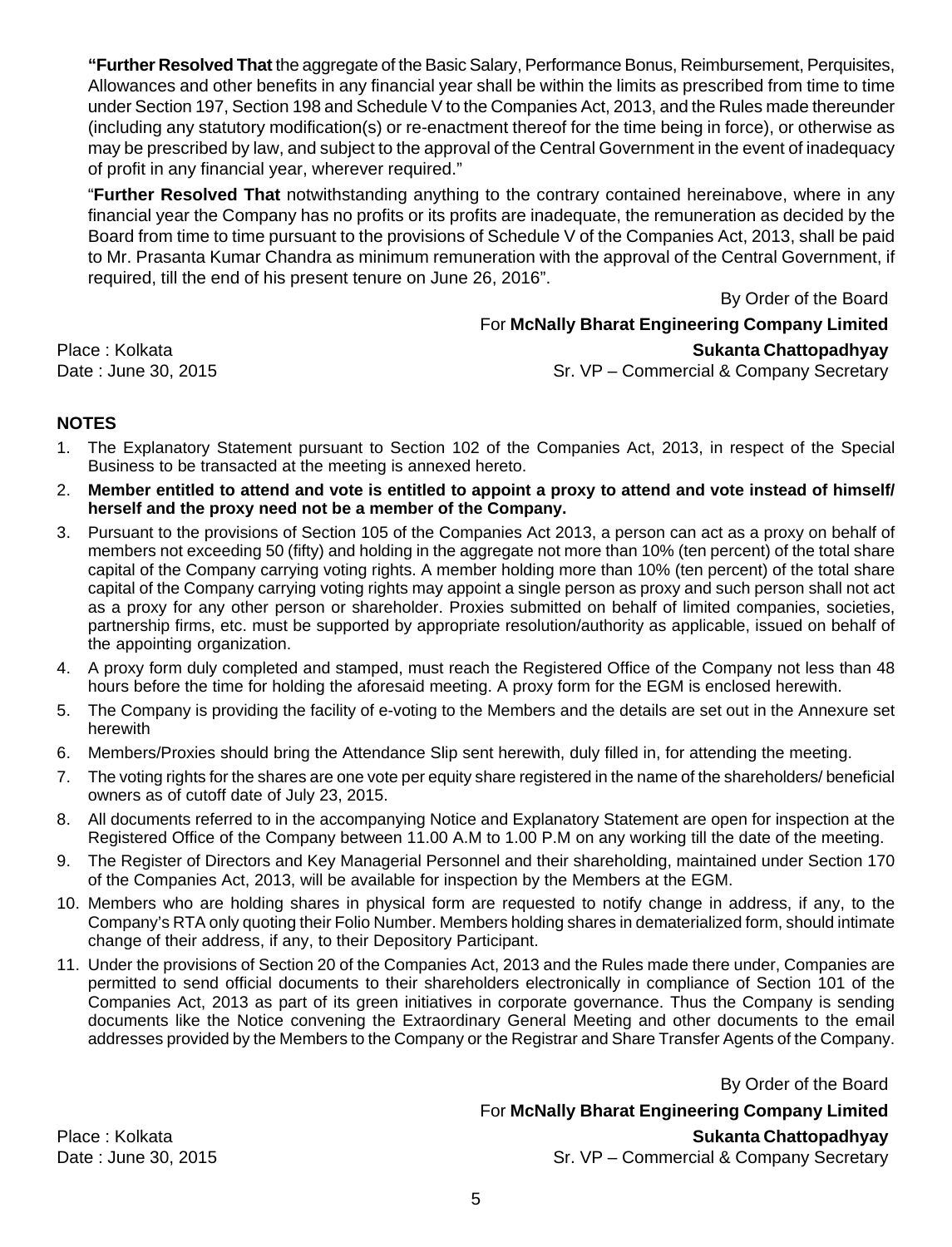# **EXPLANATORY STATEMENT PURSUANT TO SECTION 102 OF THE COMPANIES ACT, 2013**

The following explanatory statement pursuant to provisions of Section 102 of the Companies Act, 2013, sets out all material facts relating to the business items of the accompanying notice.

## **ITEM NO. 1**

In order to augment the long-term funding needs of the Company viz. to meet working capital requirements, reduce debt and support the expansion of business and for general corporate purposes the Board at its meeting held on June 30, 2015, subject to necessary approval(s), has approved the proposal for raising funds by way of issue of 10,000,000 equity shares of Rs. 10/- each at a price of Rs. 100 per equity shares (including a premium of Rs. 90 per equity share) to person forming part of the non-promoter group on Preferential Basis.

At present, your Company is having an Order Backlog of approximately Rs.5,300 Crores. Being one of the important player in the EPC line of activities and considering huge investment in the Infrastructure sector, where your Company can play a vital role, the Board of Directors of your Company, considers it prudent to issue the shares at a premium of Rs.90/- per share over its face value.

The equity infusion will also strengthen the Company's balance sheet and reduce interest costs for the Company.

In terms of applicable provisions of the Companies Act, 2013 (including any statutory modification(s) thereto or re-enactment(s) thereof for the time being in force), the shareholder's are required to accord their approval to the special resolution for raising resources through issue of equity shares on Preferential basis. Hence the consent of shareholders is being sought for the Special Resolution as proposed in the accompanying Notice.

The Information as required under Regulation 73 of the ICDR Regulations for Preferential Issue is as under:

### **a) Object of the issue:**

To augment the long-term funding needs of the Company viz. to meet working capital requirements, reduce debt and support the expansion of business and for general corporate purposes.

**b) Intention of Promoters / Directors / Key Management Personnel to subscribe to the offer:** None of the promoters, directors or key management personnel of the Company intends to apply /subscribe to any of the Equity Shares.

### **c) Shareholding Pattern before and after the Preferential Issue:**

Shareholding Pattern before and after the Preferential Issue of Subscription Shares is as below:

| Cate-<br>gory | Category of<br><b>Shareholder</b>              |                                 | Pre-issue equity shareholding<br>(as on 26th June, 2015) |                                 | Post-Issue (after Preferential allotment<br>of Equity Share i.e. Subscription Shares) |
|---------------|------------------------------------------------|---------------------------------|----------------------------------------------------------|---------------------------------|---------------------------------------------------------------------------------------|
| Code          |                                                | Number of<br><b>Shares Held</b> | Percentage of<br><b>Holding</b>                          | Number of<br><b>Shares Held</b> | Percentage of<br>Holding                                                              |
| (A)           | Shareholding of Promoter<br>and Promoter Group |                                 |                                                          |                                 |                                                                                       |
|               | (1) Indian Promoters (A)                       | 12069764                        | 29.73                                                    | 27069764                        | 53.50                                                                                 |
| (B)           | Public Shareholding                            |                                 |                                                          |                                 |                                                                                       |
|               | (1) Institutions                               |                                 |                                                          |                                 |                                                                                       |
|               | (a) Mutual Funds /<br>UTI/ Banks/ Fls          | 3382776                         | 8.33                                                     |                                 |                                                                                       |
|               | (b) Foreign Institutional<br>Investors         | 107487                          | 0.26                                                     |                                 |                                                                                       |
|               | Sub-Total (B1)                                 | 3490263                         | 8.59                                                     |                                 |                                                                                       |
|               | (2) Non-institutions                           |                                 |                                                          |                                 |                                                                                       |
|               | (a) Bodies Corporate                           | 10929710                        | 26.92                                                    |                                 |                                                                                       |
|               | Individuals<br>(b)                             | 13358137                        | 32.91                                                    |                                 |                                                                                       |
|               | Foreign Corporate<br>(C)<br>Bodies/NRIs        |                                 |                                                          |                                 |                                                                                       |
|               | (d) Others                                     | 745944                          | 1.84                                                     |                                 |                                                                                       |
|               | Sub-Total (B2)                                 | 25033791                        | 61.67                                                    |                                 |                                                                                       |
|               | Grand Total (A)+(B)(1)+(B)(2)                  | 40593818                        | 100                                                      | 50593818                        | 100                                                                                   |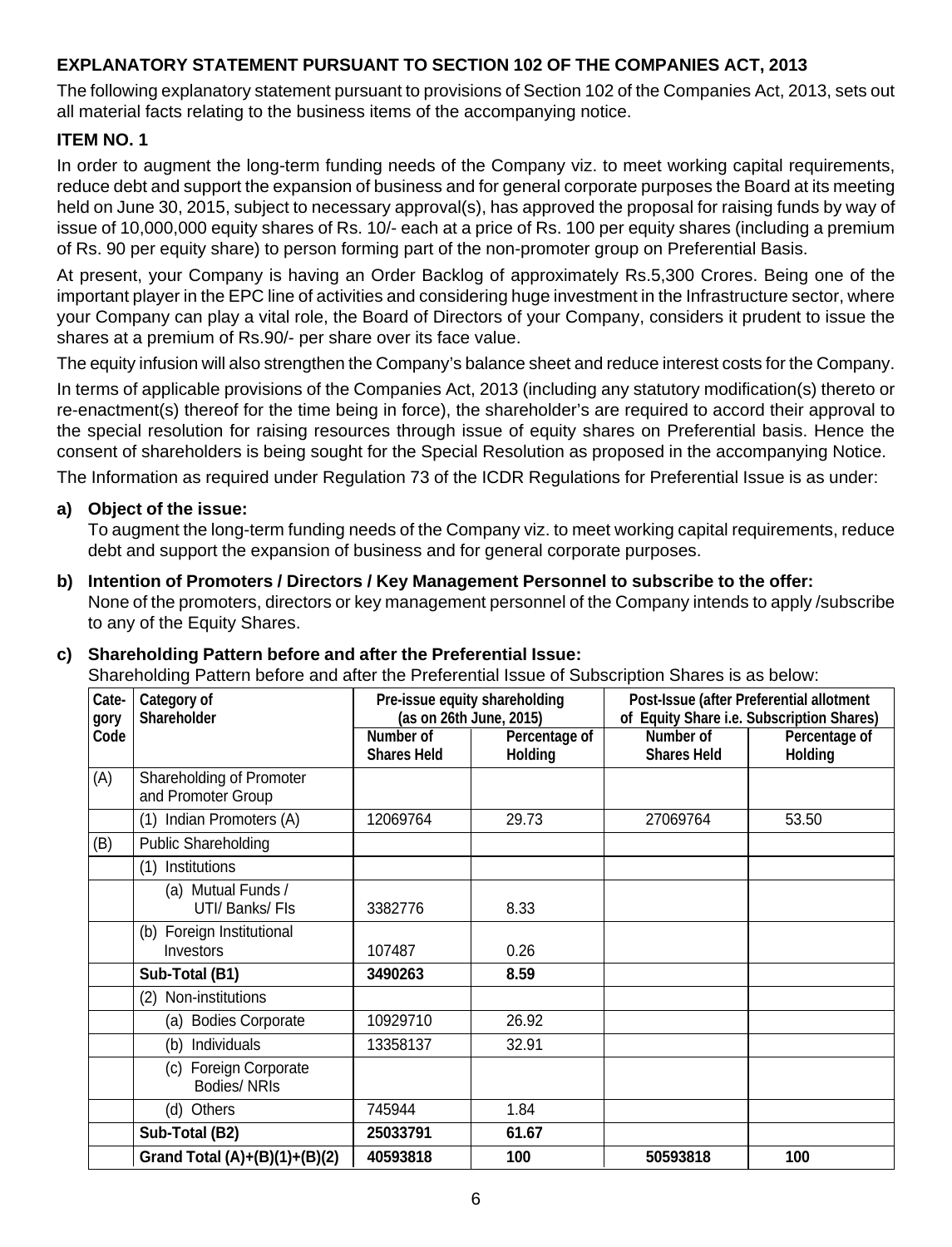# **d) Consequential Changes in the Voting Rights:**

Voting rights will change in tandem with the shareholding pattern.

# **e) Proposed time within which the Preferential Issue shall be completed :**

The Board proposes to allot Subscription Shares within a period of 15 (fifteen) days from the date of passing of the resolution by the shareholders in the EGM, provided that where the allotment is pending on account of pendency of any approval or permission for such allotment by any regulatory authority/body, the period of 15 (fifteen) days shall be counted from the date of such approval or permission.

### **f) The identity of the natural persons who are the ultimate beneficial owners of the equity shares/ warrants proposed to be allotted and/ or who ultimately control the proposed allottees and the percentage of Post Preferential Issue Capital that may be held by them:**

| ∣Sr.<br>l No.  | Name of the<br><b>Proposed</b><br><b>Allottees</b> | Identity of the<br>ultimate Beneficial<br><b>Owners</b>                | No. & % of Equity<br>Shares held prior<br>to the Preferential<br><b>Allotment</b> | No. & % of Equity No. & % of Post<br>Shares to be<br>issued and<br>allotted | <b>Issue Equity and</b><br><b>Voting Share</b><br>Capital* |
|----------------|----------------------------------------------------|------------------------------------------------------------------------|-----------------------------------------------------------------------------------|-----------------------------------------------------------------------------|------------------------------------------------------------|
| $\mathbf{1}$ . | <b>EMC Limited</b>                                 | Mr. Manoj Toshniwal<br>Mr. Ramesh Chandra<br>Bardia<br>Mr. Vinod Dugar | Nil                                                                               | 10,000,000<br>Shares(19.77%)                                                | 10,000,000<br>Shares(19.77%)                               |

## **g) Lock In Requirement:**

The aforesaid allotment of Subscription Shares shall be locked in as per the provisions of Chapter VII of the ICDR Regulations. Further, the entire Pre-Preferential allotment shareholding of all the proposed allottees, if any, shall also be under lock–in from the relevant date up to a period of six months from the date of receipt of the trading approval from Stock Exchanges where the equity shares of the Company are listed.

### **h) Auditors' Certificate:**

The certificate from the Statutory Auditors of the Company, M/S Lovelock & Lewes, Chartered Accountants (FRN 301056E), confirming that the preferential issue of the Subscription Shares is being made in accordance with the requirements contained in ICDR Regulations, will be placed before the Extraordinary General Meeting of the Shareholders.

### **i) Change in Control or composition of the Board:**

As a result of the proposed preferential issue of the Subscription Shares, there will be a change in the control of the Company from sole control by the existing promoters to joint management and control over the Company by the existing promoters and EMC Limited. From the date of allotment of the Subscription Shares, EMC shall (in addition to existing promoters of the Company) be included as "Promoters" of the Company for the purposes of ICDR Regulations,SEBI Takeovers Regulations, the Listing Agreements and other applicable laws.

### **j) Relevant Date:**

The Relevant Date for the Preferential Issue as per ICDR Regulations for the determination of applicable price for the issue of the Subscription Shares shall be June 30, 2015, which is the date 30 days prior to the date of this Extraordinary General Meeting.

### **k) Issue Price:**

Since the shares of the Company fall under the definition of frequently traded shares as defined in the ICDR Regulations, the minimum price as per the ICDR Regulations pricing formula for preferential issue is Rs.84.67/ -being higher of (a) the average of the high and low of the volume weighted average prices at the NSE Limited for 26 weeks prior to the relevant date viz. Rs.84.67/-, and (b) the average of the high and low of the volume weighted average price at the NSE Limited for 2 weeks prior to the relevant date viz. INR72.52/-. The price at which the Subscription Shares are proposed to be allotted is higher than this minimum price

### **l) Requirements as to re-computation of the price:**

The Company undertakes that it shall re-compute the price of the specified securities issued in terms of the provisions of ICDR Regulations, where it is required to do so.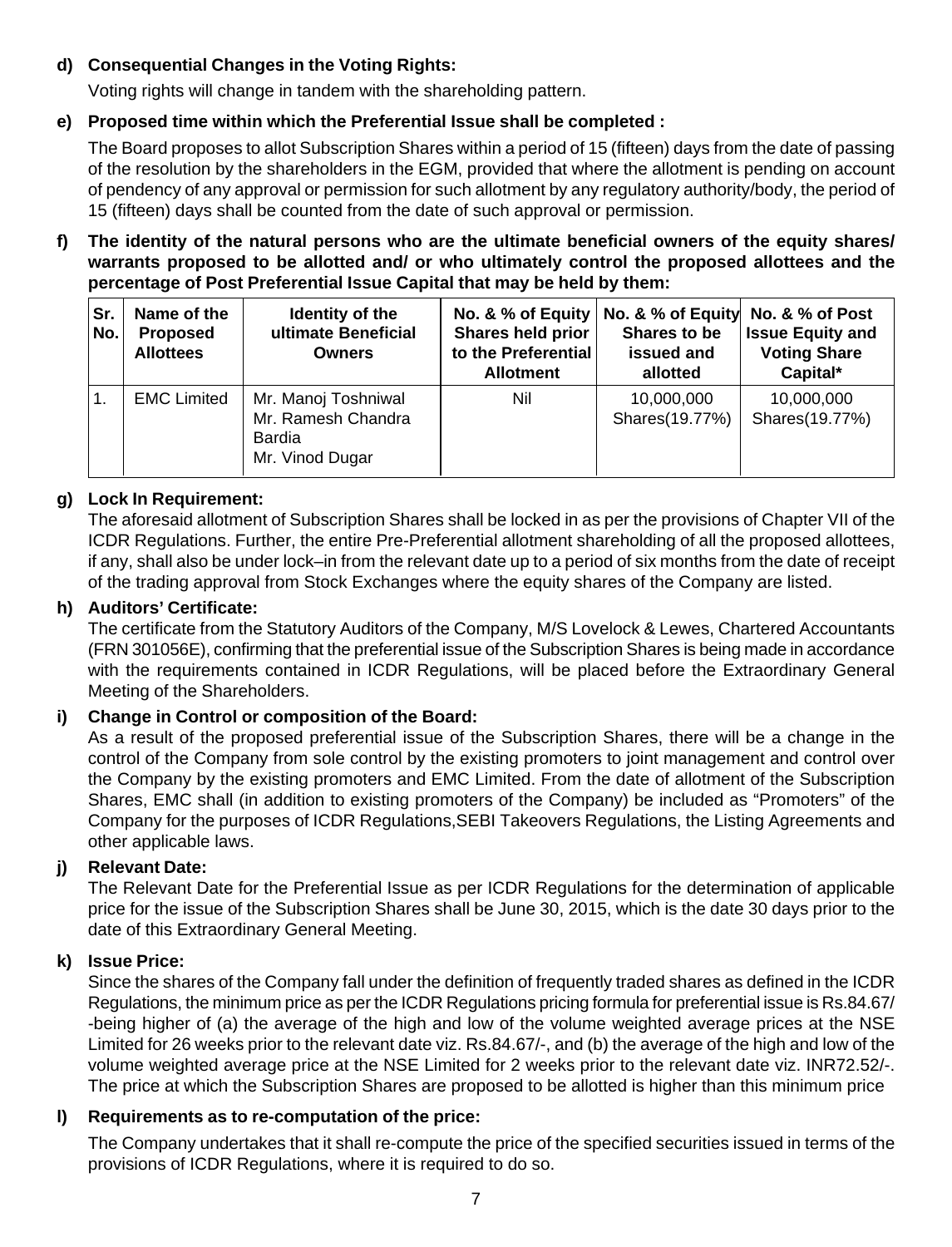The Company undertakes that if the amount payable on account of the re-computation of price is not paid within the time stipulated in terms of the provision of ICDR Regulations, the specified securities shall continue to be locked–in till the time such amount is paid by the allottees.

## **g) Under subscription, if any**

Any of the Subscription Shares issued as above, that may remain un-subscribed for any reason whatsoever, may be offered and allotted by the Board in its absolute discretion to any person/entity, in the same category on the same terms and conditions.

The Members are, therefore, requested to accord their approval authorizing the Board for proceeding with the proposed Preferential Issue as set out in the resolution.

Documents mentioned in the resolution is available at the Registered Office of the Company and open for inspection by the Members from the date hereof upto July 29, 2015 (a day before the Meeting) and also will be available to the Members at the Meeting.

None of the Directors, any other key managerial person(s) of the Company and their relatives are deemed to be concerned or interested in the said resolution except to the extent of their shareholding, if any, and other disclosures made hereinabove in the Company.

The Board recommends the resolution for approval of the members of the Company as a Special Resolution.

# **ITEM NO. 2**

Upon enactment of the Companies Act, 2013 ("**New Act**"), and in view of the replacement and substitution of the Companies Act, 1956 with the New Act, the Articles of Association of the Company needs to be re-aligned as per the provisions of the New Act. Additionally, the said Articles of Association is also required to be amended/ altered to reflect the terms and conditions of the Investment Agreement to be entered upon between EMC Limited and the Company.

The Board of Directors at its meeting held on June 30, 2015, decided to incorporate/substitute/alter certain provisions as per the Companies Act, 2013, and to reflect the terms and conditions of the said Investment Agreement. As this would result in a number of changes in the existing Articles of Association of the Company, it was desirable to adopt a new set of Articles of Association from Articles No. 1 to 172 in place of and in exclusion to the existing Articles of Association Articles No.1 to 172 of the Company. The new Articles of Association to be substituted in place of the existing Articles of Association is based on Table "F" of Schedule I of the Companies Act, 2013, which sets out the model Articles of Association for a company limited by shares

In terms of Section 14 of the Companies Act, 2013, the consent of the Members by way of Special Resolution is required for adoption of new set of Articles of Association of the Company.

The proposed new draft Articles of Association is being uploaded on the Company's website for perusal by the shareholders.

None of the Directors, Key Managerial Personnel of Company and their relatives are in any way, deemed to be concerned or interested financially or otherwise in the said resolution.

The Board recommends the resolution for approval of the members of the Company as a Special Resolution. Item No.3

Mr. Deepak Khaitan was appointed on September 23, 2011 as the Executive Chairman by the Members of the Company for a period of 5 years on the following terms and conditions and remuneration package as described hereunder.

**Salary:** Rs. 1,250,000/- per month currently, in the scale of Rs. 1,000,000 to Rs. 5,000,000, with authority to the Board of Directors to revise the same from time to time and give such annual increment/increase.

**House Rent Allowance:** Free furnished accommodation with the cost of gas, electricity, water, soft furnishings and telephone will be borne by the Company. In case no accommodation is provided to the Executive Chairman, he will be paid House Rent Allowance at the rate of 60% of his salary.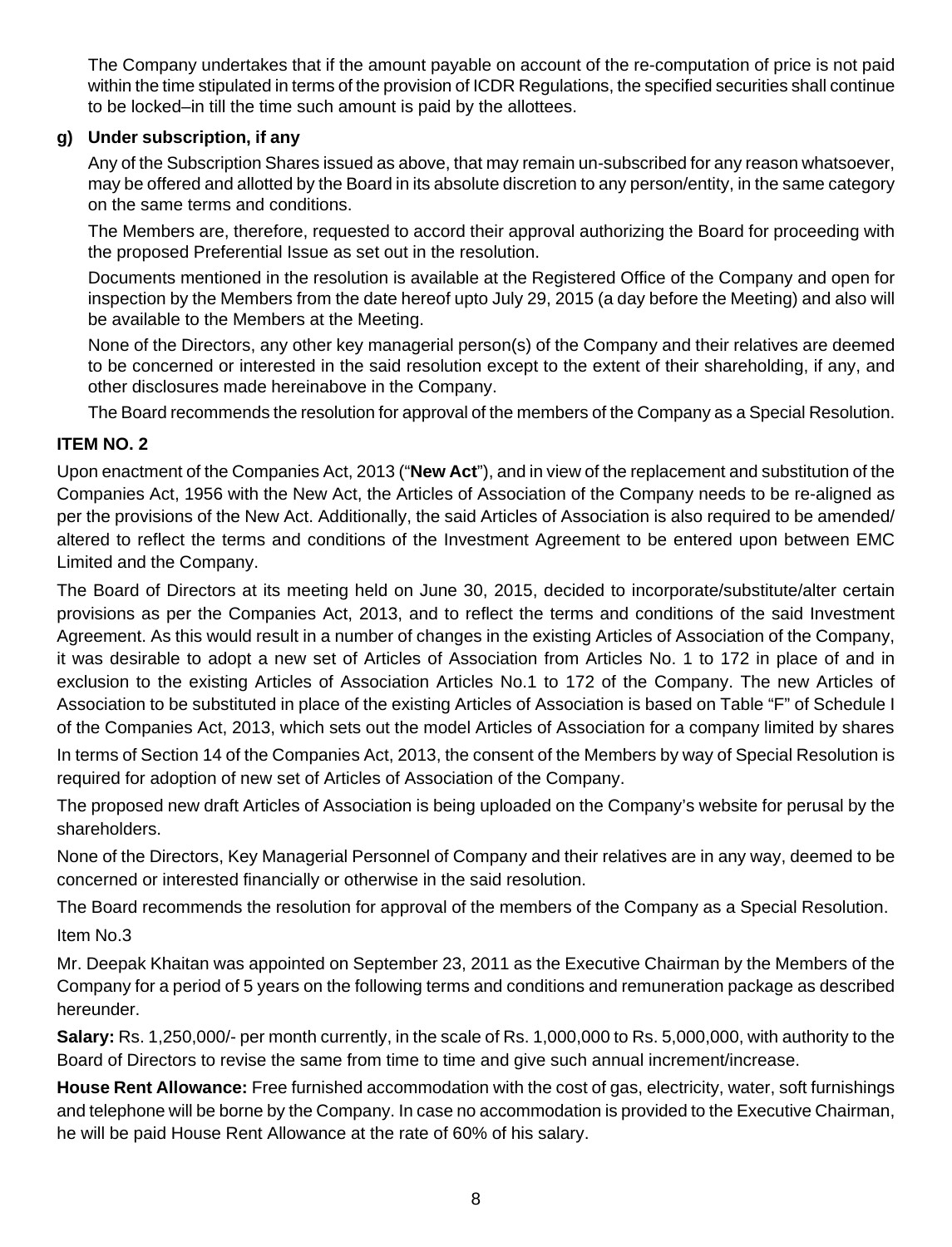**Performance Bonus:** Payable annually, for each financial year, as may be determined by the Board.

**Variable Pay and Other Benefits like Reimbursement of Expenses incurred for and on behalf of the Company and Medical Reimbursement**: As may be determined by the Board of Directors from time to time.

All the perquisites shall be limited to the ceiling as laid down in Schedule V to the Companies Act, 2013 Provided that -

- 1) For the purpose of calculating the above ceiling, perquisites and allowances shall be evaluated as per Income Tax Rules, wherever applicable. In the absence of such Rules, perquisites and allowances shall be evaluated at actual cost.
- 2) The Company's contributions to the Provident Fund Scheme and the Superannuation Fund Scheme in accordance with the Company's rules and regulations in force from time to time, shall not be included in the computation of the ceiling on perquisites to the extent these, either singly or put together, are not taxable, under Income Tax Act, 1961.
- 3) The Company's contributions to the Gratuity Fund in accordance with the Rules of the Company shall not be included in the computation of ceiling on perquisites.
- 4) Encashment of leave at the end of the tenure shall not be included in the computation of limits for the remuneration or perquisites/allowances aforesaid.
- 5) Provision for the use of the Company's car for official duties and telephone at residence (including payment for local calls and long distance calls) shall not be included in the computation of ceiling of perquisites.
- 6) The total remuneration payable to the Executive Chairman by way of Salary, performance bonus and perquisites shall not exceed 5%, and along with other Whole Time Directors, if, any, 10% of the entire profit of the Company, calculated in accordance with Sections 197 and 198 of the Companies Act, 2013. In the event of absence or inadequacy of profit during the period, the Executive Chairman shall be paid the above remuneration as minimum remuneration.

The financial payouts made to Mr. Deepak Khaitan may be treated as his financial interest in the proposed resolution. Mr. Deepak Khaitan held no shares of the Company. Apart from Mr. Deepak Khaitan in his personal capacity and except with Mr. Aditya Khaitan and Mr. Amritanshu Khaitan, who are his brother and son respectively, no other director or relative of such director or any other key managerial personnel of the Company, are interested or concerned in the proposed resolution in any manner.

Information required to be given as per Part-II of Schedule-V to the Companies Act, 2013

# **Information about the appointee**

# **1. Background Details :**

Mr. Deepak Khaitan was the eldest son of Mr. B.M. Khaitan and a renowned industrialist. Mr. Khaitan's company Eveready Industries India Limited is one of the most renowned and enduring FMCG companies with the operations entrenched in the country for over 100 years. He had in-depth exposure to and over 30 years of experience in steering diverse business enterprises in India and had gained considerable experience and expertise in management of Tea, Batteries and Engineering Industries. Based on his leadership, your Company has grown from a small turnover of Rs 123 Crore (approx), during FY 1995-96, to the present level having Order backlog of more than Rs.5000 Crores.

Mr. Khaitan had been the Executive Chairman of McNally Bharat Engineering Co. Ltd and Non-Executive Vice-Chairman of Eveready Industries India Limited, Chairman of McNally Sayaji Engineering Limited and a Director of the Williamson Magor Group of Companies along with Directorship in many other companies. Mr. Deepak Khaitan secured First class in B.Com (Hons.) from St. Xaviers College and thereafter moved to Geneva to complete his MBA.

Mr. Khaitan passed away on March 9, 2015.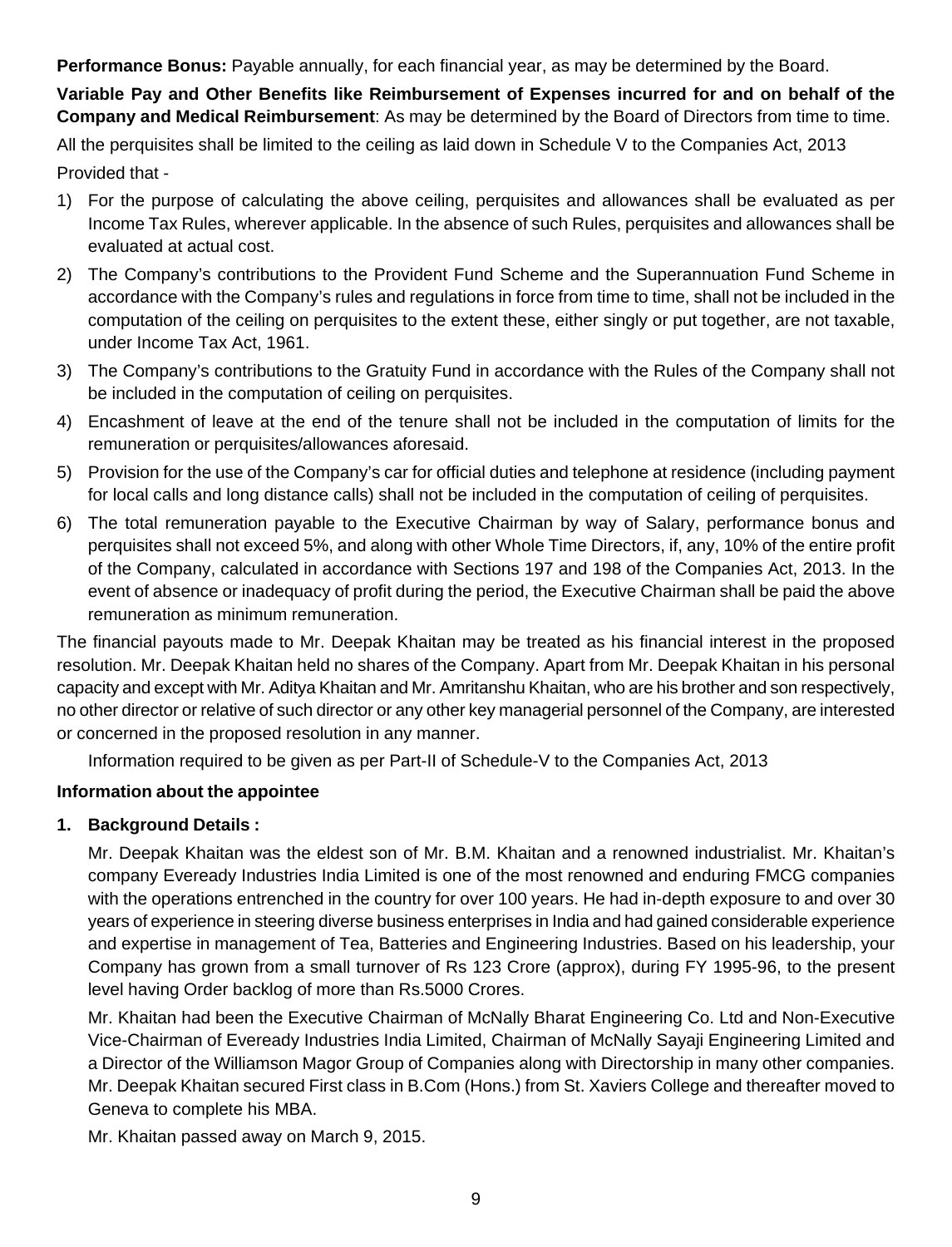# **2. Past Remuneration :**

*(Figures in Rs.)*

| Period          |                | Salary       | Allowances | Perquisites & Commission, bonus<br>and performance | Others<br>including | Total         |
|-----------------|----------------|--------------|------------|----------------------------------------------------|---------------------|---------------|
| From            | Т٥             |              |            | linked incentive                                   | retirals            |               |
| August 12, 2011 | March 31, 2012 | 14, 143, 548 | 2,316,480  |                                                    | 1,185,000.00        | 17,645,028.00 |
| April 1, 2012   | March 31, 2013 | 20,200,215   | 2,250,000  |                                                    | 8,178,269.85        | 30,628,484.85 |
| April 1, 2013   | March 31, 2014 | 18,500,000   | 20,897,819 |                                                    | 2,131,250.00        | 41,529,069.00 |

## **3. Job profile and their suitability :**

Mr. Deepak Khaitan, as the Executive Chairman, was responsible for overall management of the Company under the supervision of the Board of Directors of the Company. Considering his background, experience and qualification Mr. Deepak Khaitan was most suitable to perform his duties.

### **4. Remuneration Proposed :**

As mentioned in the Resolution and Explanatory Statement.

### **5. Comparative Remuneration, Profile with respect to industry :**

The proposed remuneration is commensurate with the remuneration package of the senior management executive in the similar companies as well as industrial norms, function of the Executive Chairman, magnitude of the company, nature and extent of operation.

#### **6. Pecuniary Relationship :**

Mr. Deepak Khaitan was a Promoter Director of the Company. Apart from receiving remuneration as mentioned above, Mr. Deepak Khaitan had no other financial interests in the Company. Mr. Deepak Khaitan is not related to any other managerial personnel of the Company except with Mr. Aditya Khaitan and Mr. Amritanshu Khaitan, who are his brother and son respectively.

#### **ITEM NO.4**

Mr. Prasanta Kumar Chandra was appointed on September 23, 2011 as the Whole Time Director & Chief Operating Officer of the Company by the Members of the Company for a period of 5 years on the following terms and conditions and remuneration package as described hereunder.

**Salary:** Rs. 305,000/- per month, in the scale of Rs.150,000/- to Rs.750,000/-, with authority to the Board of Directors to revise the same from time to time and give such annual increment/increase.

**Performance Bonus:** Payable annually, for each financial year, as may be determined by the Board.

**Reimbursement:**In addition to the salary and performance bonus payable, the Whole Time Director shall also be entitled to reimbursement of Rs.549,000/- per month, in the scale of Rs.400,000/- to Rs.1,000,000/-

**Variable Pay and Other Benefits:** As may be determined by the Board of Directors from time to time.

All the perquisites shall be limited to the ceiling as laid down in Schedule V of the Companies Act, 2013 Provided that -

- 1) For the purpose of calculating the above ceiling, perquisites and allowances shall be evaluated as per Income Tax Rules, wherever applicable. In the absence of such Rules, perquisites and allowances shall be evaluated at actual cost.
- 2) The Company's contributions to the Provident Fund Scheme and the Superannuation Fund Scheme in accordance with the Company's rules and regulations in force from time to time, shall not be included in the computation of the ceiling on perquisites to the extent these, either singly or put together, are not taxable, under Income Tax Act, 1961.
- 3) The Company's contributions to the Gratuity Fund in accordance with the Rules of the Company shall not be included in the computation of ceiling on perquisites.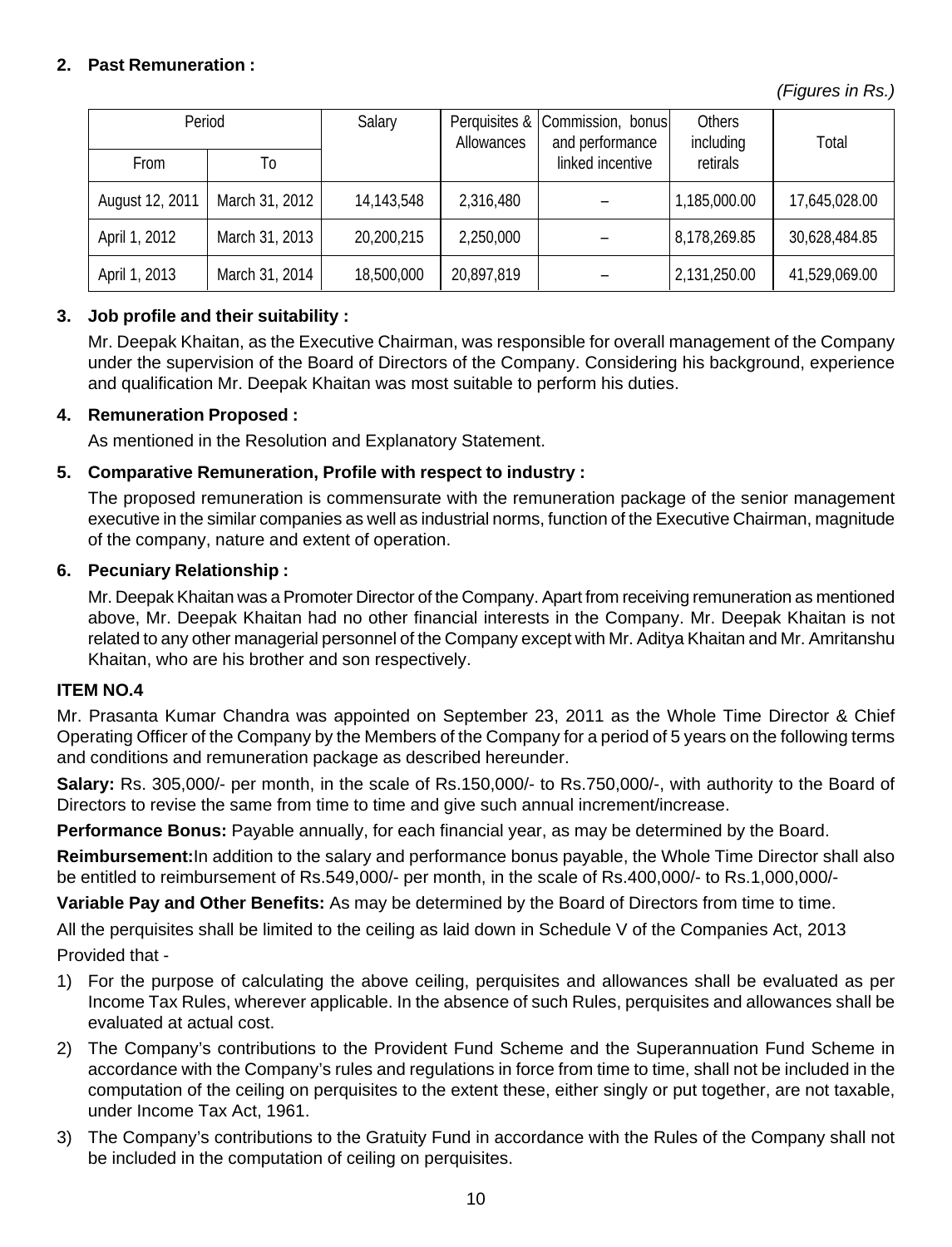- 4) Encashment of leave at the end of the tenure shall not be included in the computation of limits for the remuneration or perquisites/allowances aforesaid.
- 5) Provision for the use of the Company's car for official duties and telephone at residence (including payment for local calls and long distance calls) shall not be included in the computation of ceiling of perquisites.
- 6) The total remuneration payable to the Whole Time Director & Chief Operating Officer by way of Salary, performance bonus and perquisites shall not exceed 5%, and along with other Whole Time Directors, if any, 10% of the entire profit of the Company, calculated in accordance with Sections 197 and 198 of the Companies Act, 2013. In the event of absence or inadequacy of profit during the period, the Whole Time Director & Chief Operating Officer shall be paid the above remuneration as minimum remuneration.

The financial payouts as to be made to Mr. Prasanta Kumar Chandra may be treated as his financial interest in the proposed resolution. Mr. Prasanta Kumar Chandra holds 1,000 shares of the Company. Apart from Mr. Prasanta Kumar Chandra in his personal capacity no other director or relative of such director or any other key managerial personnel of the Company are interested or concerned in the proposed resolution in any manner. Information required to be given as per Part-II of Schedule-V to the Companies Act, 2013

### **Information about the appointee**

## **1. Background Details :**

Mr. Prasanta Kumar Chandra is a Mechanical Engineer, a Cost Accountant and has done his Post-graduation in Marketing Management. He has a brilliant academic record to his credit. He was 1977 batch all-branch topper in engineering from Bengal Engineering College, Shibpore. Later he secured All India First Rank in ICWAI final examination in 1984.

He has approximately 30 years of experience in various Multi-National and professionally managed Companies located at Kolkata, Mumbai and Jakarta (Indonesia) in the field of Design & Engineering, Manufacturing, Project Management, Operations Management and Corporate Planning.

He has been associated with various Institutes like the Institute of Cost & Works Accountants - India and the Mumbai University Master of Management Science Programme as a part-time Faculty Member on Finance Management, Management Accounting, Operations Management, Project Management etc. He has also acted as a UNDP Consultant at Dhaka for conducting a training programme at Institute of Cost & Management Accountants Bangladesh for management subjects, including Project Cost Control.

### **2. Past Remuneration :**

*(Figures in Rs.)*

| Period        |                | Salary        | Perquisites &  <br>Allowances | Commission, bonus<br>and performance | Others<br>including | Total         |
|---------------|----------------|---------------|-------------------------------|--------------------------------------|---------------------|---------------|
| From          | Т٥             |               |                               | linked incentive                     | retirals            |               |
| April 1, 2011 | March 31, 2012 | 11.129.400.00 | 10,800,00                     | 1,600,000.00                         | 1,061,400.00        | 13,801,600.00 |
| April 1, 2012 | March 31, 2013 | 11,705,400.00 | 0                             | 2,600,000.00                         | 1,127,100.00        | 15,432,500.00 |
| April 1, 2013 | March 31, 2014 | 11,712,000.00 | 12,600.00                     | 0                                    | 1,116,300.00        | 12,840,900.00 |

# **3. Job profile and their suitability :**

Mr. P.K. Chandra, as the Whole Time Director & Chief Operating Officer, is responsible for overall project management of the Company under the supervision of the Executive Chairman and the Board of Directors of the Company. Considering his background, experience and qualification Mr. P.K. Chandra is most suitable to perform his duties.

### **4. Remuneration Proposed :**

As mentioned in the Resolution and Explanatory Statement.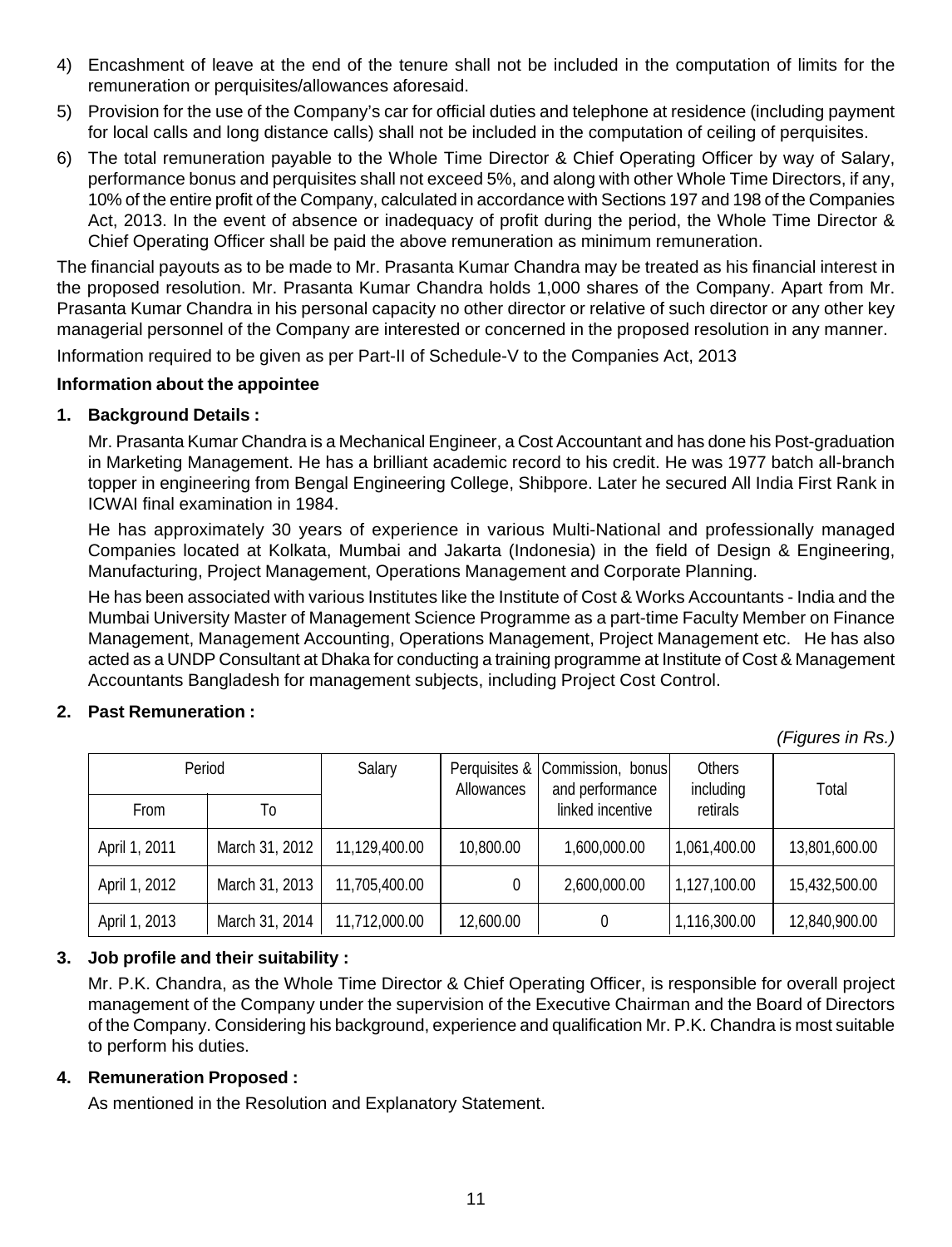## **5. Comparative Remuneration, Profile with respect to industry :**

The proposed remuneration is commensurate with the remuneration package of the senior management executive in the similar companies as well as industrial norms, function of the Whole Time Director & Chief Operating Officer, magnitude of the company, nature and extent of operation.

## **4. Pecuniary Relationship :**

Apart from receiving the aforesaid remuneration Mr. P.K. Chandra has no pecuniary relationship with the Company. He is not related to any other managerial personnel of the Company.

## **ITEM NO. 5**

Mr. Prabir Kumar Ghosh was appointed on September 23, 2011, as the Whole Time Director & Group Chief Financial Officer of the Company by the Members of the Company for a period of 5 years on the following terms and conditions and remuneration package as described hereunder:

**Salary:** Rs. 305,000/- per month, in the scale of Rs.150,000/- to Rs.750,000/-, with authority to the Board of Directors to revise the same from time to time and give such annual increment/increase.

**Performance Bonus:** Payable annually, for each financial year, as may be determined by the Board.

**Reimbursement:** In addition to the salary and performance bonus payable, the Whole Time Director & Group Chief Financial Officer shall also be entitled to reimbursement of Rs. 549,000/- per month in the scale of Rs.400,000/- to Rs.1,000,000/-.

**Variable Pay and Other Benefits:** As may be determined by the Board of Directors from time to time.

All the perquisites shall be limited to the ceiling as laid down in Schedule V of the Companies Act, 2013. Provided that -

- 1) For the purpose of calculating the above ceiling, perquisites and allowances shall be evaluated as per Income Tax Rules, wherever applicable. In the absence of such Rules, perquisites and allowances shall be evaluated at actual cost.
- 2) The Company's contributions to the Provident Fund Scheme and the Superannuation Fund Scheme in accordance with the Company's rules and regulations in force from time to time, shall not be included in the computation of the ceiling on perquisites to the extent these, either singly or put together, are not taxable, under Income Tax Act, 1961.
- 3) The Company's contributions to the Gratuity Fund in accordance with the Rules of the Company shall not be included in the computation of ceiling on perquisites.
- 4) Encashment of leave at the end of the tenure shall not be included in the computation of limits for the remuneration or perquisites/allowances aforesaid.
- 5) Provision for the use of the Company's car for official duties and telephone at residence (including payment for local calls and long distance calls) shall not be included in the computation of ceiling of perquisites.
- 6) The total remuneration payable to the Whole Time Director & Group Chief Financial Officer by way of Salary, performance bonus and perquisites shall not exceed 5%, and along with other Whole Time Directors, if, any, 10% of the entire profit of the Company, calculated in accordance with Sections 197 and 198 of the Companies Act, 2013. In the event of absence or inadequacy of profit during the period, the Whole Time Director & Group Chief Financial Officer shall be paid the above remuneration as minimum remuneration.

The financial payouts as to be made to Mr. Prabir Kumar Ghosh may be treated as his financial interest in the proposed resolution. Mr. Prabir Kumar Ghosh holds no shares of the Company. Apart from Mr. Prabir Kumar Ghosh in his personal capacity no other director or relative of such director or any other key managerial personnel of the Company are interested or concerned in the proposed resolution in any manner.

Information required to be given as per Part-II of Schedule-V to the Companies Act, 2013

### **Information about the appointee:**

### **1. Background Details :**

Mr. Prabir Kumar Ghosh is a qualified Chartered Accountant (trained in Price Waterhouse) with over 25 years of experience in the areas of Financial Policies and Systems, Corporate Finance, Treasury Management,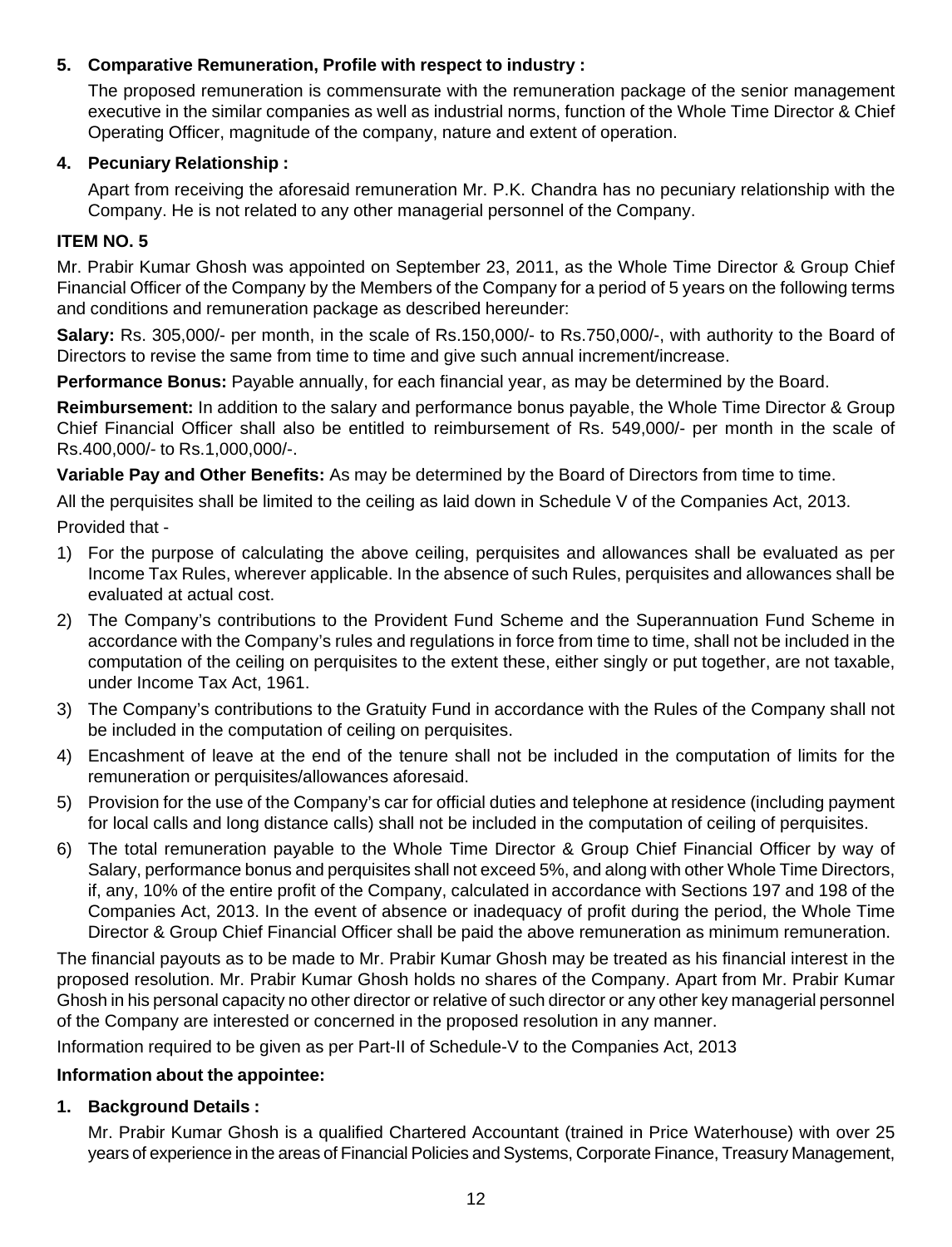Manufacturing Accounting, International Finance including GDR, ECB & Suppliers credit, Taxation, Commercial Function including export, import, purchase, exim matters, handling and leading techno- -commercial team for large projects, information system development, General Management, Industrial relations and Corporate Strategy. Till 1998 he was Sr Vice-President (Treasury), heading financial & commercial functions of India Foils Limited. Between 1999-2001 he served as President in IFB Agro Industries Ltd., having businesses in distillery, Liquor, marine processing and export. Since November 2001, he is working as Chief Financial Officer in MBE. He has played a crucial role in re-engineering process and repositioning of the Company to its current form.

He is serving as an active member in different committees and sub-committees (both in Eastern India and at national level) of CII, Bengal Chamber, and Indian Chamber. Mr. Ghosh also is a visiting guest faculty of Globsyn Business School.

## **2. Past Remuneration :**

*(Figures in Rs.)*

| Period        |                | Salary        | Allowances  | Perquisites &   Commission, bonus <br>and performance | Others<br>including | Total         |
|---------------|----------------|---------------|-------------|-------------------------------------------------------|---------------------|---------------|
| <b>From</b>   | To             |               |             | linked incentive                                      | retirals            |               |
| April 1, 2011 | March 31, 2012 | 11,129,400.00 | 1,40,487.00 | 1,600,000.00                                          | 1,061,400.00        | 13,931,287.00 |
| April 1, 2012 | March 31, 2013 | 11,765,241.00 | 6.060.00    | 2,600,000.00                                          | 1,142,100.04        | 15,513,401.04 |
| April 1, 2013 | March 31, 2014 | 11,849,250.00 | 44,235.00   |                                                       | 979,050.00          | 12,872,535.00 |

# **3. Job profile and their suitability :**

Mr. Prabir Kumar Ghosh, as the Whole Time Director & Group Chief Financial Officer, is responsible for overall Financial Management of the Company as well as the Group Companies under the supervision of the Executive Chairman and the Board of Directors of the Company. Considering his background, experience and qualification, Mr. P.K. Ghosh is most suitable to perform his duties.

### **4. Remuneration Proposed :**

As mentioned in the Resolution and Explanatory Statement.

# **5. Comparative Remuneration, Profile with respect to industry :**

The proposed remuneration is commensurate with the remuneration package of the senior management executive in the similar companies as well as industrial norms, function of the Whole Time Director & Group Chief Financial Officer, magnitude of the company, nature and extent of operation.

# **6. Pecuniary Relationship :**

Apart from receiving the aforesaid remuneration Mr. Prabir Kumar Ghosh has no pecuniary relationship with the Company. He is not related to any other managerial personnel of the Company.

# **INFORMATION FOR ITEMS 3, 4 & 5**

### **General Information:**

**1. Nature of Industry**

Engineering, Procurement and Construction (EPC) line of activities.

# **2. Date of commencement of commercial production**

This is an active Company and is in operation since 1961.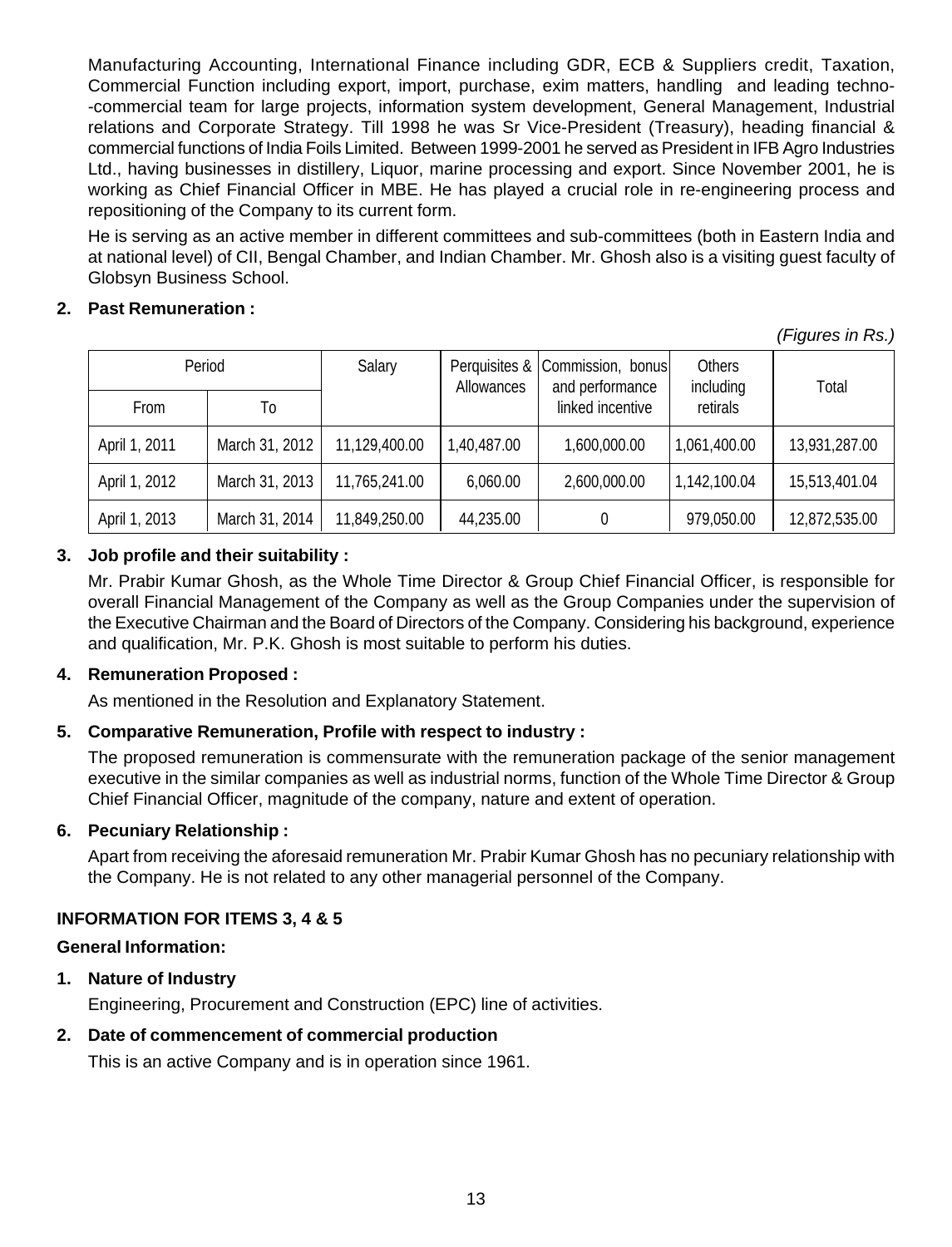# **3. Financial Performance based on given indicators**

For the financial year ended March 31, 2015 – Turnover : Rs. 218,199.88 lacs Expenses : Rs. 235,721.94 lacs Loss Before Taxes : Rs. 11,422.06 lacs Tax Expense : Nil Loss After Taxes : Rs. 11,422.06 lacs Earnings per Equity Share : Rs. 36.42 (Basic), Rs. 36.38 (Diluted)

# **4. Foreign Investments or collaborations**

The Company has the following major foreign subsidiaries:

- a. MBE Mineral Technologies Pte Ltd: Invested amount is US\$ 5,011,373 (649,459 Equity Shares of S'pore Dollar 10 each)
- b. MBE Minerals Zambia Ltd: Invested amount is US\$ 10,000 (49,999,996 Equity Shares of ZMK 1 each)
- c. McNally Bharat Engineering (SA) Proprietary Limited: Investment in 100 Equity Shares of ZAR 20.37 each fully paid.

# **OTHER INFORMATION:**

# **1. Reasons for Loss or inadequacy of profits:**

The volatile financial and commodity markets resulting in high raw material prices, severe financial crunch in the market along with high interest cost of borrowings and the general inflationary pressure combined to exert intense pressure on the financial performance of the Company thus raising the probability of inadequacy of profits.

## **1. Steps taken or proposed to be taken for improvement**

The Company has signed an Investment agreement with a strategic Partner namely EMC Limited, who will contribute substantially to the Equity of the Company. Further, the business knowledge , experience of EMC limited and synergies of business between the two companies will not only help the Company to bring business, but at the same time will help the Company to execute the project more successfully and cost effeciently. This will also help the company to have a better operating cash flow and paying out some high interest bearing debts including bank borrowings. By this process, the Company expects to reduce its current levels of credit availed thus generating savings due to lower levels of servicing fixed-interest bearing financial obligations. To broad base its target market; the Company has successfully started its entry into construction into Oil & Gas sector, overseas projects, EPC projects in Cement sector and large infrastructure projects.

### **2. Expected increase in productivity and profits in measureable terms**

The Company has a large Order Book (approx Rs. 5,300 crores) in spite of slowdown in the industrial sector. It has received several high value orders from reputed clients (both Government and Private Sector). With the reduction of finance cost, there will be a sharp improvement of working capital condition of the Company as well as availability of funds for the project execution. This will enable the Company to increase its productivity and project execution, which in turn will support the higher growth in its turnover for the financial year 2015-16 compared to the previous financial year. This will be evidenced from the growth of turnover from the  $2<sup>nd</sup>$  quarter onwards, once the present capital raising program are completed. The Company maintains 7% to 8% EBIDTA on an average for its projects and it expects a similar margin in the future. Combining it with day to day support that will be available from our newly introduced strategic partner and in-house expertise in Engineering, Procurement and construction for timely execution of projects and efficient Contract and Financial Management, the Company expects to increase both its cash flows and profitability.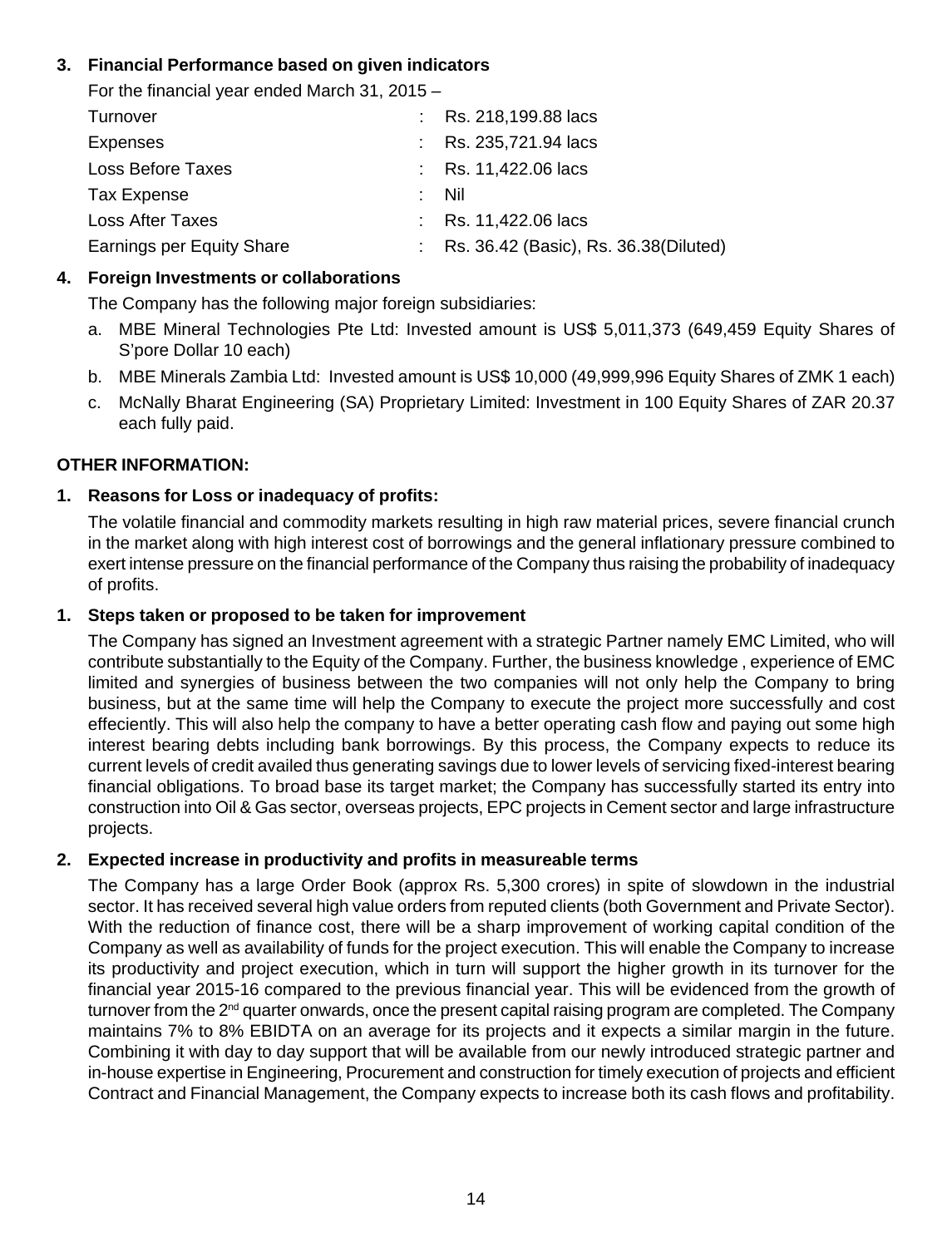|                                                 |                                                                                            |                                                          | Corporate Identity Number (CIN): L45202WB1961PLC025181<br>T: +9133-2213 8901-05   F: +9133-2230 3519<br>E: mbecal@mbecl.co.in   W: http://www.mcnallybharat.com | <b>ATTENDANCE SLIP</b>               | <b>MCNALLY BHARAT ENGINEERING COMPANY LIMITED</b><br>Registered Office: Four Mangoe Lane, Kolkata - 700001, West Bengal, India                   |  |
|-------------------------------------------------|--------------------------------------------------------------------------------------------|----------------------------------------------------------|-----------------------------------------------------------------------------------------------------------------------------------------------------------------|--------------------------------------|--------------------------------------------------------------------------------------------------------------------------------------------------|--|
|                                                 |                                                                                            |                                                          |                                                                                                                                                                 | <b>Extraordinary General Meeting</b> |                                                                                                                                                  |  |
|                                                 |                                                                                            | their specimen signature registered with the Company.    |                                                                                                                                                                 |                                      | Members or their proxies are requested to present this attendance slip for entry, duly completed and signed in accordance with                   |  |
| DP ID                                           |                                                                                            |                                                          |                                                                                                                                                                 |                                      | Client ID                                                                                                                                        |  |
|                                                 | Regd. Folio No.*                                                                           |                                                          |                                                                                                                                                                 |                                      | No. of Shares                                                                                                                                    |  |
|                                                 |                                                                                            |                                                          |                                                                                                                                                                 |                                      |                                                                                                                                                  |  |
|                                                 |                                                                                            |                                                          |                                                                                                                                                                 |                                      |                                                                                                                                                  |  |
|                                                 |                                                                                            |                                                          |                                                                                                                                                                 |                                      |                                                                                                                                                  |  |
|                                                 | (North), Kolkata: 700 156.<br>Please $(\checkmark)$ in the box.<br>Member   <b>William</b> |                                                          | Proxy                                                                                                                                                           |                                      | 2015, at 11:30 a.m at Auditorium, Club Eco Vista, Ecospace Business Park, Plot No: 2-F/11, New Town, Rajarhat, 24 Parganas<br>Member's Signature |  |
|                                                 |                                                                                            |                                                          |                                                                                                                                                                 |                                      | Proxy's Signature                                                                                                                                |  |
|                                                 |                                                                                            | *Applicable for investor holding shares in physical form |                                                                                                                                                                 |                                      |                                                                                                                                                  |  |
|                                                 |                                                                                            |                                                          |                                                                                                                                                                 |                                      |                                                                                                                                                  |  |
|                                                 |                                                                                            |                                                          |                                                                                                                                                                 |                                      |                                                                                                                                                  |  |
|                                                 |                                                                                            |                                                          |                                                                                                                                                                 |                                      |                                                                                                                                                  |  |
|                                                 |                                                                                            |                                                          |                                                                                                                                                                 | Form No. MGT-11                      |                                                                                                                                                  |  |
|                                                 |                                                                                            |                                                          |                                                                                                                                                                 | <b>PROXY FORM</b>                    |                                                                                                                                                  |  |
| Rules, 2014]<br><b>CIN</b><br>Registered office |                                                                                            | : L45202WB1961PLC025181                                  | Name of the company : McNally Bharat Engineering Company Limited<br>: 4 Mangoe Lane, Kolkata - 700001, West Bengal, India                                       |                                      | [Pursuant to section 105(6) of the Companies Act, 2013 and rule 19(3) of the Companies (Management and Administration)                           |  |
|                                                 |                                                                                            |                                                          |                                                                                                                                                                 |                                      |                                                                                                                                                  |  |
|                                                 | Registered address                                                                         |                                                          |                                                                                                                                                                 |                                      |                                                                                                                                                  |  |
| E-mail Id                                       |                                                                                            |                                                          |                                                                                                                                                                 |                                      |                                                                                                                                                  |  |
|                                                 | Folio No/ Client Id                                                                        |                                                          |                                                                                                                                                                 |                                      |                                                                                                                                                  |  |
| DP ID                                           |                                                                                            |                                                          |                                                                                                                                                                 |                                      |                                                                                                                                                  |  |
|                                                 |                                                                                            |                                                          |                                                                                                                                                                 |                                      | I/We, being the member (s) of  shares of the above named company, hereby appoint                                                                 |  |
| Name<br>1                                       |                                                                                            |                                                          |                                                                                                                                                                 |                                      |                                                                                                                                                  |  |
| Address                                         |                                                                                            |                                                          |                                                                                                                                                                 |                                      |                                                                                                                                                  |  |
| E-Mail ID                                       |                                                                                            |                                                          |                                                                                                                                                                 |                                      |                                                                                                                                                  |  |
| Signature                                       |                                                                                            |                                                          |                                                                                                                                                                 |                                      |                                                                                                                                                  |  |
|                                                 |                                                                                            | or failing him                                           |                                                                                                                                                                 |                                      |                                                                                                                                                  |  |
| Name<br>2                                       |                                                                                            |                                                          |                                                                                                                                                                 |                                      |                                                                                                                                                  |  |
| Address                                         |                                                                                            |                                                          |                                                                                                                                                                 |                                      |                                                                                                                                                  |  |
| E-Mail ID                                       |                                                                                            |                                                          |                                                                                                                                                                 |                                      |                                                                                                                                                  |  |
| Signature                                       |                                                                                            |                                                          |                                                                                                                                                                 |                                      |                                                                                                                                                  |  |
|                                                 |                                                                                            | or failing him                                           |                                                                                                                                                                 |                                      |                                                                                                                                                  |  |
|                                                 |                                                                                            |                                                          |                                                                                                                                                                 |                                      |                                                                                                                                                  |  |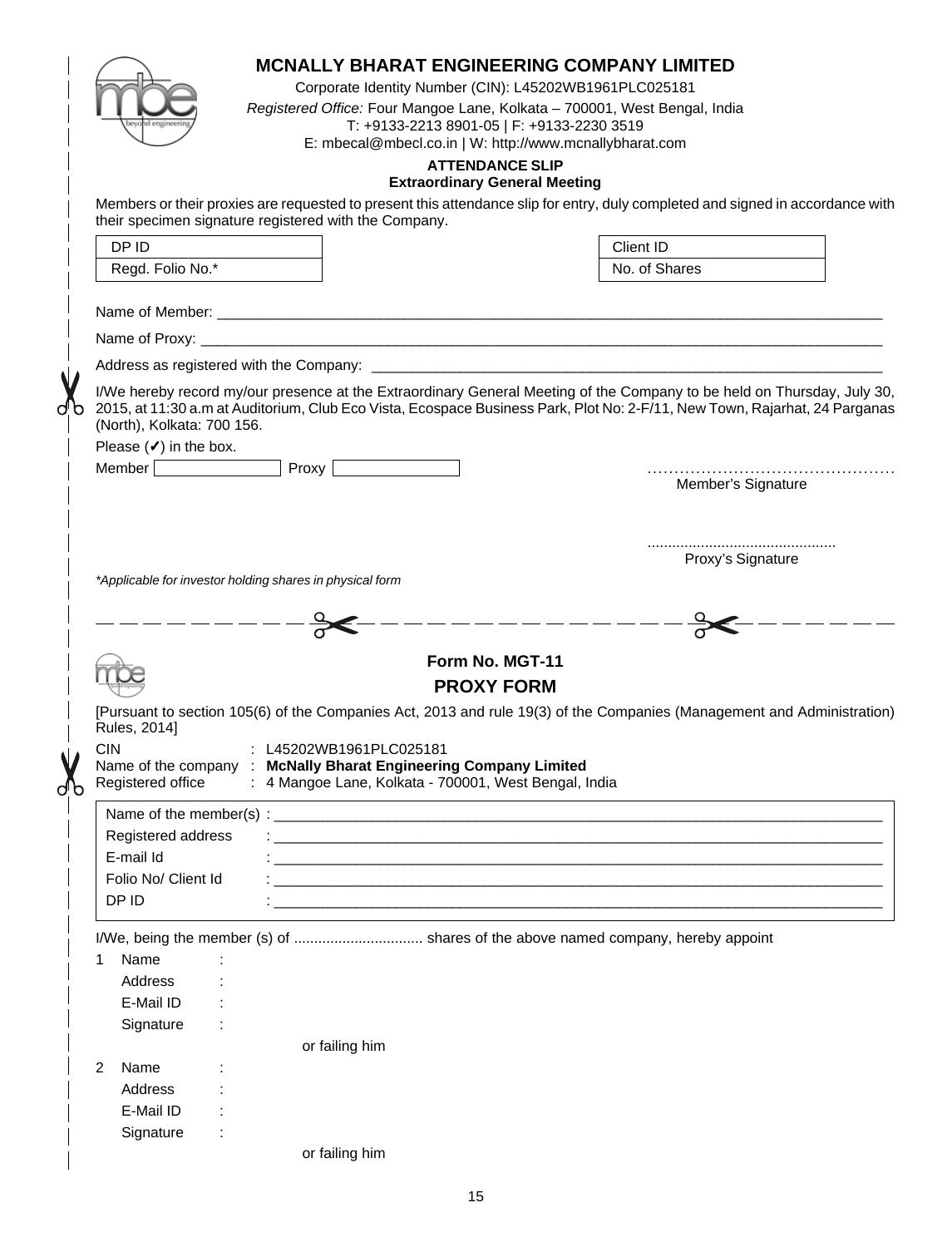| 3 Name    | $\sim$ 100 $\pm$ |  |  |  |
|-----------|------------------|--|--|--|
| Address   | $\sim 10$        |  |  |  |
| E-Mail ID | $\sim 100$       |  |  |  |

**Signature** 

as my/our proxy to attend and vote (on a poll) for me/us and on my/our as my/our proxy to attend and vote (on a poll) for me/ us and on my/our behalf at the Extraordinary General Meeting of the company, to be held on the Thursday, July 30, 2015, At 11:30 a.m. at Auditorium, Club Eco Vista, Ecospace Business Park, Plot No: 2-F/11, New Town, Rajarhat, 24 Parganas (North), Kolkata: 700160, and at any adjournment thereof in respect of such resolutions as are indicated below:

#### **Resolution No.**

- 1. To consider issue of upto 10,000,000 Equity Shares of the face value of Rs. 10/- (Rupees Ten only) each at a price of Rs. 100/- (Rupees One Hundred only)
- 2. To consider alteration of Articles of Association of the Company
- 3. To consider approval of remuneration of Mr. Deepak Khaitan, Executive Chairman, in case of inadequacy of profit in any financial year computed in accordance with the applicable provisions of Schedule V to the Companies Act, 2013, and subject to the approval of the Central Government wherever required
- 4. To consider approval of remuneration of Mr. Prasanta Kumar Chandra, Whole Time Director & Chief Operating Officer, in case of inadequacy of profit in any financial year computed in accordance with the applicable provisions of Schedule V to the Companies Act, 2013, and subject to the approval of the Central Government wherever required
- 5. To consider approval of remuneration of Mr. Prabir Kumar Ghosh as the Whole Time Director & Group Chief Financial Officer, in case of inadequacy of profit in any financial year computed in accordance with the applicable provisions of Schedule V to the Companies Act, 2013, and subject to the approval of the Central Government wherever required

Signed this..........................................day of.......................2015

Signature of shareholder

AFFIX REVENUE STAMP

Signature of Proxy holder(s)

**Note:** This form of proxy in order to be effective should be duly completed and deposited at the Registered Office of the Company, not less than 48 hours before the commencement of the Meeting.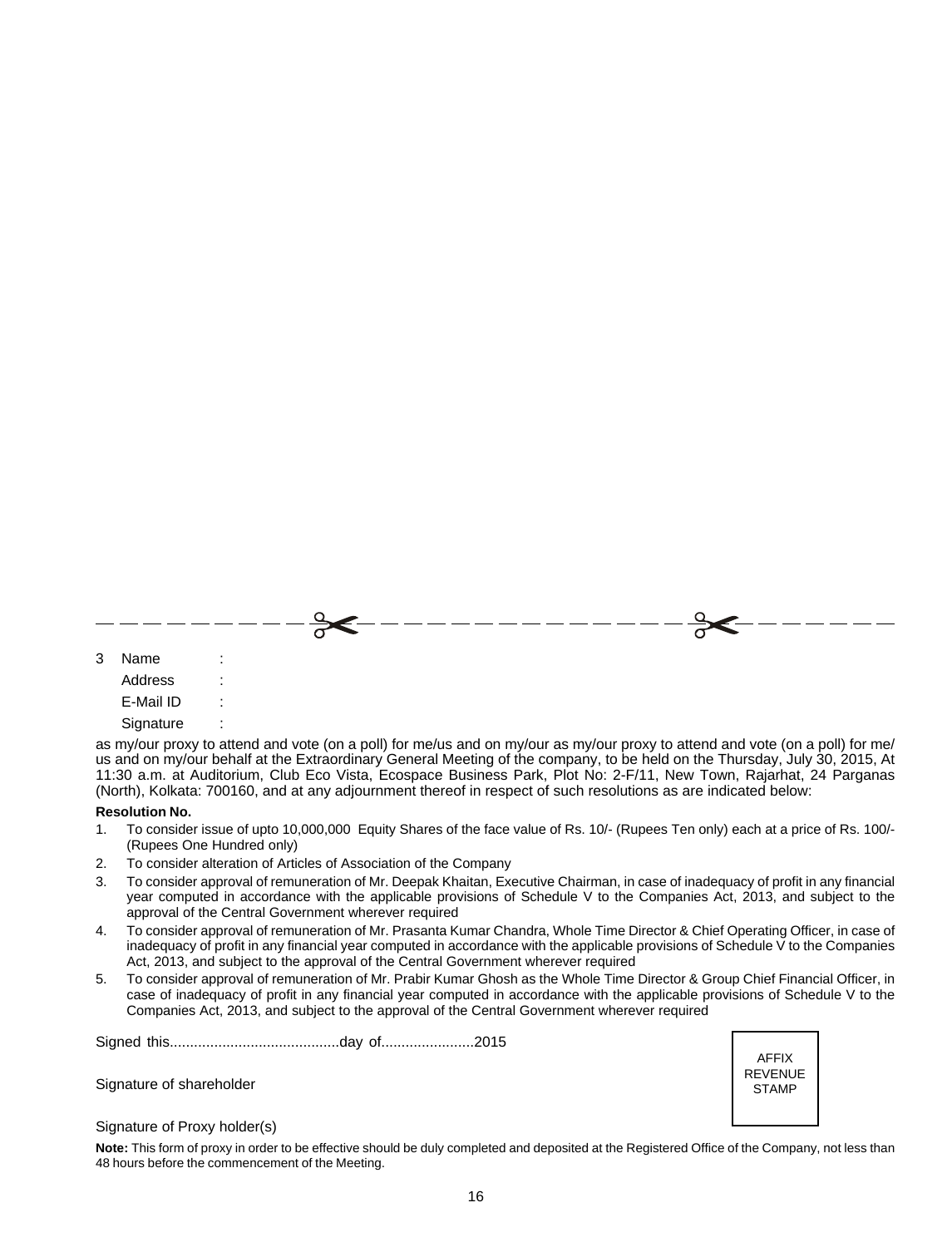|                                                                                                                                                                                                                                          | Corporate Identity Number (CIN): L45202WB1961PLC025181<br>Registered Office: Four Mangoe Lane, Kolkata, 700001, West Bengal, India                                                                                                                                                                                                                                                                                                                                                                                                                                                                                                                                                                                                                                                                                                                                                                                                                                                                                                                                                                                                                                                                                                                                                                                                                                                                                                    |                                                                                                                                                                                                                                                                            |
|------------------------------------------------------------------------------------------------------------------------------------------------------------------------------------------------------------------------------------------|---------------------------------------------------------------------------------------------------------------------------------------------------------------------------------------------------------------------------------------------------------------------------------------------------------------------------------------------------------------------------------------------------------------------------------------------------------------------------------------------------------------------------------------------------------------------------------------------------------------------------------------------------------------------------------------------------------------------------------------------------------------------------------------------------------------------------------------------------------------------------------------------------------------------------------------------------------------------------------------------------------------------------------------------------------------------------------------------------------------------------------------------------------------------------------------------------------------------------------------------------------------------------------------------------------------------------------------------------------------------------------------------------------------------------------------|----------------------------------------------------------------------------------------------------------------------------------------------------------------------------------------------------------------------------------------------------------------------------|
|                                                                                                                                                                                                                                          | Limited T: +9133-2213 8901-05 F: 91-33-2230-3519ed McNally Bhara                                                                                                                                                                                                                                                                                                                                                                                                                                                                                                                                                                                                                                                                                                                                                                                                                                                                                                                                                                                                                                                                                                                                                                                                                                                                                                                                                                      |                                                                                                                                                                                                                                                                            |
|                                                                                                                                                                                                                                          | mbecal@mbecl.co.in   W. http://www.mcnallybharat.com/                                                                                                                                                                                                                                                                                                                                                                                                                                                                                                                                                                                                                                                                                                                                                                                                                                                                                                                                                                                                                                                                                                                                                                                                                                                                                                                                                                                 |                                                                                                                                                                                                                                                                            |
|                                                                                                                                                                                                                                          | ompany Limited McNally Bharat Engineering Company Limited McNally Bhar                                                                                                                                                                                                                                                                                                                                                                                                                                                                                                                                                                                                                                                                                                                                                                                                                                                                                                                                                                                                                                                                                                                                                                                                                                                                                                                                                                |                                                                                                                                                                                                                                                                            |
|                                                                                                                                                                                                                                          | Company Limited McNally Bharat Engineering Company Limited McNally Bharat                                                                                                                                                                                                                                                                                                                                                                                                                                                                                                                                                                                                                                                                                                                                                                                                                                                                                                                                                                                                                                                                                                                                                                                                                                                                                                                                                             |                                                                                                                                                                                                                                                                            |
|                                                                                                                                                                                                                                          | aarat Engineering Company Limited McNally Bharat Engineering Company Limited McNally Bharat                                                                                                                                                                                                                                                                                                                                                                                                                                                                                                                                                                                                                                                                                                                                                                                                                                                                                                                                                                                                                                                                                                                                                                                                                                                                                                                                           |                                                                                                                                                                                                                                                                            |
|                                                                                                                                                                                                                                          | arat Engineering Company Limited McNally Bharat Engineering Company Limited McNally Bharat                                                                                                                                                                                                                                                                                                                                                                                                                                                                                                                                                                                                                                                                                                                                                                                                                                                                                                                                                                                                                                                                                                                                                                                                                                                                                                                                            |                                                                                                                                                                                                                                                                            |
| arat Engineering Company Limited McNally B<br>rat Engineering Company Limit                                                                                                                                                              |                                                                                                                                                                                                                                                                                                                                                                                                                                                                                                                                                                                                                                                                                                                                                                                                                                                                                                                                                                                                                                                                                                                                                                                                                                                                                                                                                                                                                                       | neering Company Limited McNally Bharat Engineering                                                                                                                                                                                                                         |
| harat Engineering Company Limited                                                                                                                                                                                                        |                                                                                                                                                                                                                                                                                                                                                                                                                                                                                                                                                                                                                                                                                                                                                                                                                                                                                                                                                                                                                                                                                                                                                                                                                                                                                                                                                                                                                                       | ompany Limited McNally Bharat Engineering<br>Company                                                                                                                                                                                                                       |
| arat Engineering Company Limited                                                                                                                                                                                                         |                                                                                                                                                                                                                                                                                                                                                                                                                                                                                                                                                                                                                                                                                                                                                                                                                                                                                                                                                                                                                                                                                                                                                                                                                                                                                                                                                                                                                                       | imited McNally Bharat Engineering                                                                                                                                                                                                                                          |
| Engineering Company Limited<br>harat Engineering Company Limited                                                                                                                                                                         |                                                                                                                                                                                                                                                                                                                                                                                                                                                                                                                                                                                                                                                                                                                                                                                                                                                                                                                                                                                                                                                                                                                                                                                                                                                                                                                                                                                                                                       | ed McNally Bharat Engineering<br>McNally Bharat Engineering                                                                                                                                                                                                                |
| Engineering Company                                                                                                                                                                                                                      |                                                                                                                                                                                                                                                                                                                                                                                                                                                                                                                                                                                                                                                                                                                                                                                                                                                                                                                                                                                                                                                                                                                                                                                                                                                                                                                                                                                                                                       | Engineering Company                                                                                                                                                                                                                                                        |
| harat Engineering Company Limited                                                                                                                                                                                                        | <b>CNally</b>                                                                                                                                                                                                                                                                                                                                                                                                                                                                                                                                                                                                                                                                                                                                                                                                                                                                                                                                                                                                                                                                                                                                                                                                                                                                                                                                                                                                                         | Bharat Engineering Company                                                                                                                                                                                                                                                 |
| Engineering Company Limited                                                                                                                                                                                                              | <b>cNall</b>                                                                                                                                                                                                                                                                                                                                                                                                                                                                                                                                                                                                                                                                                                                                                                                                                                                                                                                                                                                                                                                                                                                                                                                                                                                                                                                                                                                                                          | Bharat Engineering Company                                                                                                                                                                                                                                                 |
| harat Engineering Company Limited<br>Engineering Company Limite                                                                                                                                                                          | lc Nally                                                                                                                                                                                                                                                                                                                                                                                                                                                                                                                                                                                                                                                                                                                                                                                                                                                                                                                                                                                                                                                                                                                                                                                                                                                                                                                                                                                                                              | Bharat Engineering Company L<br><b>Engineering Company</b>                                                                                                                                                                                                                 |
| Engineering Company                                                                                                                                                                                                                      |                                                                                                                                                                                                                                                                                                                                                                                                                                                                                                                                                                                                                                                                                                                                                                                                                                                                                                                                                                                                                                                                                                                                                                                                                                                                                                                                                                                                                                       |                                                                                                                                                                                                                                                                            |
| arat Engineering Company Limited                                                                                                                                                                                                         |                                                                                                                                                                                                                                                                                                                                                                                                                                                                                                                                                                                                                                                                                                                                                                                                                                                                                                                                                                                                                                                                                                                                                                                                                                                                                                                                                                                                                                       |                                                                                                                                                                                                                                                                            |
| harat Engineering Company Limited McN                                                                                                                                                                                                    |                                                                                                                                                                                                                                                                                                                                                                                                                                                                                                                                                                                                                                                                                                                                                                                                                                                                                                                                                                                                                                                                                                                                                                                                                                                                                                                                                                                                                                       |                                                                                                                                                                                                                                                                            |
| arat Engineering Company Limited McN<br>Bharat Engineering Company Limited McN                                                                                                                                                           |                                                                                                                                                                                                                                                                                                                                                                                                                                                                                                                                                                                                                                                                                                                                                                                                                                                                                                                                                                                                                                                                                                                                                                                                                                                                                                                                                                                                                                       |                                                                                                                                                                                                                                                                            |
| McNally Bharat Engineering Company Limited McNally Bharat                                                                                                                                                                                |                                                                                                                                                                                                                                                                                                                                                                                                                                                                                                                                                                                                                                                                                                                                                                                                                                                                                                                                                                                                                                                                                                                                                                                                                                                                                                                                                                                                                                       | imited McNally Bharat Engineering Company                                                                                                                                                                                                                                  |
|                                                                                                                                                                                                                                          |                                                                                                                                                                                                                                                                                                                                                                                                                                                                                                                                                                                                                                                                                                                                                                                                                                                                                                                                                                                                                                                                                                                                                                                                                                                                                                                                                                                                                                       | Engineering Company                                                                                                                                                                                                                                                        |
|                                                                                                                                                                                                                                          |                                                                                                                                                                                                                                                                                                                                                                                                                                                                                                                                                                                                                                                                                                                                                                                                                                                                                                                                                                                                                                                                                                                                                                                                                                                                                                                                                                                                                                       |                                                                                                                                                                                                                                                                            |
| Sub: Voting through electronic means                                                                                                                                                                                                     |                                                                                                                                                                                                                                                                                                                                                                                                                                                                                                                                                                                                                                                                                                                                                                                                                                                                                                                                                                                                                                                                                                                                                                                                                                                                                                                                                                                                                                       |                                                                                                                                                                                                                                                                            |
|                                                                                                                                                                                                                                          |                                                                                                                                                                                                                                                                                                                                                                                                                                                                                                                                                                                                                                                                                                                                                                                                                                                                                                                                                                                                                                                                                                                                                                                                                                                                                                                                                                                                                                       |                                                                                                                                                                                                                                                                            |
|                                                                                                                                                                                                                                          | ally Bharat Engineering Company Limited McNally Bharat Engineering Company Limited Mc<br>The Company has engaged the services of Central Depository Services<br>provide e-voting facilities. The e-voting particulars are set out below:                                                                                                                                                                                                                                                                                                                                                                                                                                                                                                                                                                                                                                                                                                                                                                                                                                                                                                                                                                                                                                                                                                                                                                                              |                                                                                                                                                                                                                                                                            |
|                                                                                                                                                                                                                                          | <b>ELECTRONIC VOTING PARTICULARS</b>                                                                                                                                                                                                                                                                                                                                                                                                                                                                                                                                                                                                                                                                                                                                                                                                                                                                                                                                                                                                                                                                                                                                                                                                                                                                                                                                                                                                  |                                                                                                                                                                                                                                                                            |
| <b>EVSN</b>                                                                                                                                                                                                                              | <b>USER ID</b>                                                                                                                                                                                                                                                                                                                                                                                                                                                                                                                                                                                                                                                                                                                                                                                                                                                                                                                                                                                                                                                                                                                                                                                                                                                                                                                                                                                                                        | PERMANENT ACCOUNT NUMBER                                                                                                                                                                                                                                                   |
| E-voting Sequence Number)<br>Company                                                                                                                                                                                                     | (16 Digit Demat Account/Folio No. of<br>members holding shares in physical<br>mode)<br>imited McNally Bharat Engineering Company<br>Company Limited McNally Bharat Engineering Company Limited McNally Bharat<br>ngineering Company Limited McNally Bharat Engineering Company Limited McNally Bharat Engineering Company                                                                                                                                                                                                                                                                                                                                                                                                                                                                                                                                                                                                                                                                                                                                                                                                                                                                                                                                                                                                                                                                                                             | (PAN)<br>of e-voting procedure of Instructions)<br>Bharat Engineering Company                                                                                                                                                                                              |
|                                                                                                                                                                                                                                          | ompany Limited McNally Bharat Engineering Company Limited McNally Bharat Engineering Company<br>ompany Limited McNally Bharat Engineering Company Limited McNally Bharat Engineering Company<br><b>The e-voting facility will be available during the following voting period</b> McNally Bharat Engineering Company<br>y Bharat Engineering Company Limited McNally Bharat Engineering Company Limited McNally Bharat Engineering Company<br>illy Bharat Engineering Company Limited McNally Bharat Engineering Company Limited McNally Bharat Engineering Company<br><b>Commencement of e-voting: From Monday, July 27; 2015, at 09:00 hrs</b> cNally Bharat Engineering Company Limited<br>End of e-voting: Up to Wednesday, July 29, 2015, at 17:00 hrs<br>kally Bharat Engineering Company Limited McNally Bharat Engineering Company Limited McNally Bharat Engineering Company Limited<br>Please read the instructions printed overleaf before exercising the vote. This Communication forms an<br>integral part of the Notice dated June 30, 2015, for the Extraordinary General Meeting scheduled to be<br>held on Thursday, July 30, 2015, at 11.30 a.m. A copy of the said Notice is sent herewith. Attention is<br>invited to the statement on the accompanying Notice that the businesses of the Meeting may be<br>transaction through electronic voting system and that the Company is providing facility for voting by | (Original PAN / as per point no. 1 - (vii)<br>McNally Bharat Engineering Company Limited<br>Bharat Engineering Company Limited                                                                                                                                             |
|                                                                                                                                                                                                                                          | electronic means. Company Limited McNally Bharat Engineering Company Limited McNally Bharat Engineering Company Limited<br>lly Bharat Engineering Company Limited McNally Bharat Engineering Company Limited McNally Bharat Engineering Company Limited<br>The Notice of the Annual General Meeting and this Communication are also available on the website of                                                                                                                                                                                                                                                                                                                                                                                                                                                                                                                                                                                                                                                                                                                                                                                                                                                                                                                                                                                                                                                                       |                                                                                                                                                                                                                                                                            |
|                                                                                                                                                                                                                                          | harat Engineering Company Limited McNally Bharat Engineering Company Limited McNally Bharat Engineering Company Limited<br>arat Engineering Company Limited McNally Bharat Engineering Company Limited McNally Bharat Engineering Company Limited<br>harat Engineering Company Limited McNally Bharat Engineering Company Limited McNally Bharat Engineering Company Limited<br>ngineering Company Limited McNally Bharat Engineering Company Limited McNally Bharat Engineering Company Limited.                                                                                                                                                                                                                                                                                                                                                                                                                                                                                                                                                                                                                                                                                                                                                                                                                                                                                                                                     | eering Company Limited McNally Bharat Engineering Company Limited                                                                                                                                                                                                          |
| the Company at http://www.mcnallybharat.com/<br>Bharat Engineering Company Limited McNally Bharat<br>Bharat Engineering Company Limited McNally<br>Bharat Engineering Company Limited McNally B<br>ly Bharat Engineering Company Limited | Engineering Company Limited McNally Bharat                                                                                                                                                                                                                                                                                                                                                                                                                                                                                                                                                                                                                                                                                                                                                                                                                                                                                                                                                                                                                                                                                                                                                                                                                                                                                                                                                                                            | Engineering Company Limited McNally Bharat Engineering Company Limited<br>L'Yours Faithfully Limited McNally Bharat Engineering Company Limited<br>For McNally Bharat Engineering Company Limited<br>ngineering Company Limited McNally Bharat Engineering Company Limited |